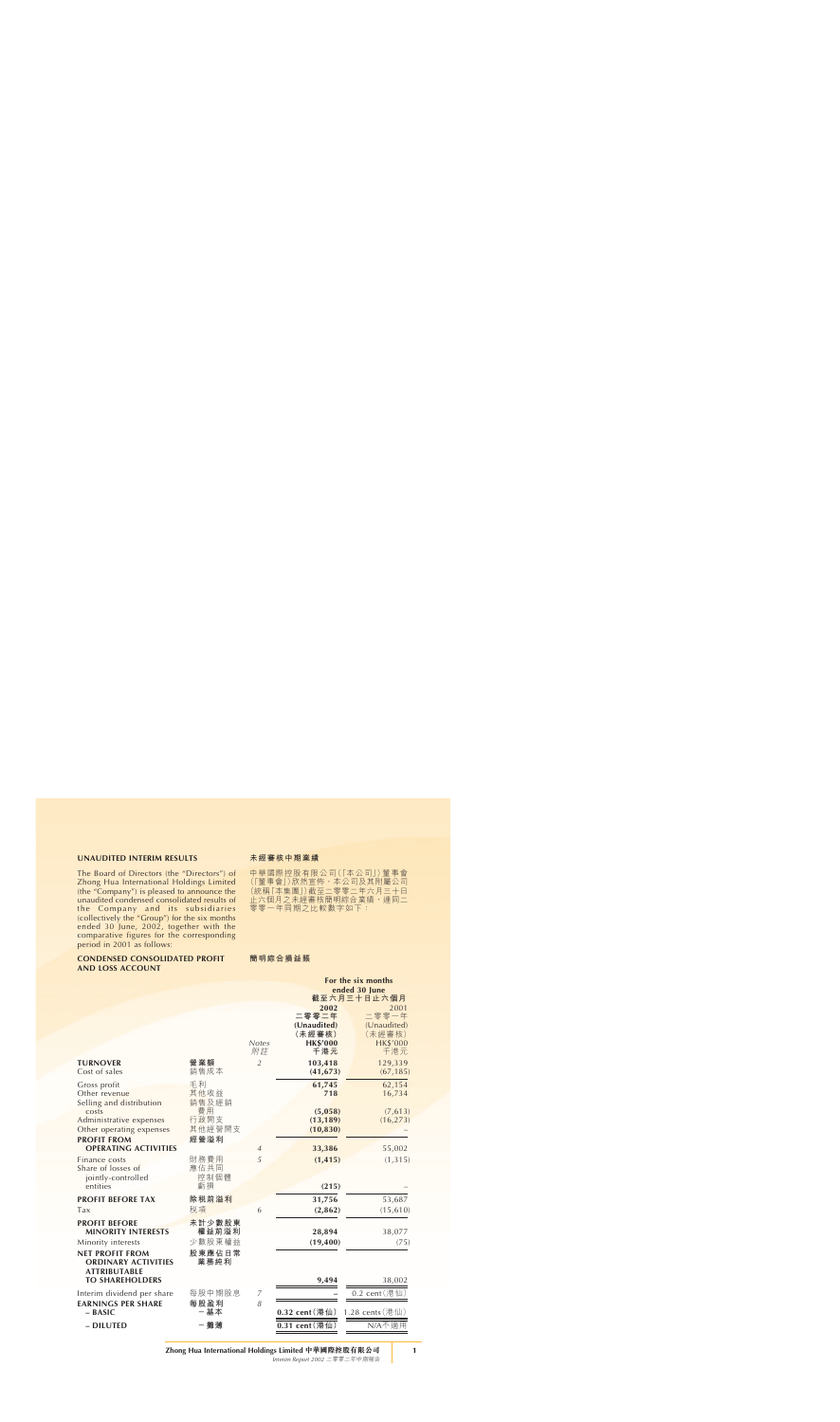# **CONDENSED CONSOLIDATED STATEMENT 簡明綜合股權變動報表 OF CHANGES IN EQUITY**

|                                    |            |                 |                 |                 |                     | Investment      |                 |                 |                 |
|------------------------------------|------------|-----------------|-----------------|-----------------|---------------------|-----------------|-----------------|-----------------|-----------------|
|                                    |            |                 |                 | Share           |                     | properties      | <b>Exchange</b> |                 |                 |
|                                    |            |                 | <b>Issued</b>   |                 | premium Contributed | revaluation     | fluctuation     | <b>Retained</b> |                 |
|                                    |            |                 | capital         | account         | surplus             | reserve         | reserve         | profits         | <b>Total</b>    |
|                                    |            |                 |                 | 股份              |                     | 投資物業            | 滙兑波動            |                 |                 |
|                                    |            |                 | 已發行股本           | 溢價賬             | 缴入盈餘                | 重估儲備            | 儲備              | 保留溢利            | 合計              |
|                                    |            |                 | <b>HK\$'000</b> | <b>HK\$'000</b> | <b>HK\$'000</b>     | <b>HK\$'000</b> | <b>HK\$'000</b> | <b>HK\$'000</b> | <b>HK\$'000</b> |
|                                    |            |                 | 千港元             | 千港元             | 千港元                 | 千港元             | 千港元             | 千港元             | 千港元             |
|                                    |            |                 |                 |                 |                     |                 |                 |                 |                 |
| At 1 January 2002 (Audited)        | 於二零零二年一月一日 |                 |                 |                 |                     |                 |                 |                 |                 |
|                                    | (經審核)      |                 | 59,600          | 220,002         | 80,258              | 205,889         | 9,374           | 263,720         | 838,843         |
| Exchange adjustment on translation | 換算海外附屬公司   |                 |                 |                 |                     |                 |                 |                 |                 |
| of the financial statements        | 財務報表產生之    |                 |                 |                 |                     |                 |                 |                 |                 |
|                                    |            |                 |                 |                 |                     |                 |                 |                 |                 |
| of overseas subsidiaries           | 滙兑調整       |                 |                 |                 |                     |                 | 661             |                 | 661             |
| Realisation of reserve on partial  | 出售部份投資物業   |                 |                 |                 |                     |                 |                 |                 |                 |
| release of investment properties   | 而變現之儲備     |                 |                 |                 |                     | (28, 478)       |                 |                 | (28, 478)       |
| Profit for the period              | 期內溢利       |                 |                 |                 |                     |                 |                 | 9,494           | 9,494           |
|                                    |            |                 |                 |                 |                     |                 |                 |                 |                 |
| At 30 June 2002                    | 於二零零二年     |                 |                 |                 |                     |                 |                 |                 |                 |
| (Unaudited)                        | 六月三十日      |                 |                 |                 |                     |                 |                 |                 |                 |
|                                    | (未經審核)     |                 | 59,600          | 220,002         | 80,258              | 177,411         | 10,035          | 273,214         | 820,520         |
|                                    |            |                 |                 |                 |                     |                 |                 |                 |                 |
|                                    |            |                 |                 |                 |                     |                 |                 |                 |                 |
|                                    |            |                 |                 |                 | Investment          |                 |                 |                 |                 |
|                                    |            |                 | Share           |                 | properties          | Exchange        |                 |                 |                 |
|                                    |            | Issued          | premium         | Contributed     | revaluation         | fluctuation     | Retained        | Proposed        |                 |
|                                    |            | capital         | account         | surplus         | reserve             | reserve         | profits         | dividend        | Total           |
|                                    |            |                 | 股份              |                 | 投資物業                | 滙兑波動            |                 |                 |                 |
|                                    |            | 已發行股本           | 溢價賬             | 缴入盈餘            | 重估儲備                | 儲備              | 保留溢利            | 擬派股息            | 合計              |
|                                    |            | <b>HK\$'000</b> | HK\$'000        | <b>HK\$'000</b> | HK\$'000            | HK\$'000        | <b>HK\$'000</b> | <b>HK\$'000</b> | <b>HK\$'000</b> |
|                                    |            | 千港元             | 千港元             | 千港元             | 千港元                 | 千港元             | 千港元             | 千港元             | 千港元             |
|                                    |            |                 |                 |                 |                     |                 |                 |                 |                 |
| At 1 January 2001 (Audited)        | 於二零零一年一月一日 |                 |                 |                 |                     |                 |                 |                 |                 |
|                                    | (經審核)      | 59,600          | 220,002         | 86,218          | 217,712             | 9,592           | 231,655         | 7,152           | 831,931         |
| Exchange adjustment on translation | 換算海外附屬公司   |                 |                 |                 |                     |                 |                 |                 |                 |
| of the financial statements        | 財務報表產生之    |                 |                 |                 |                     |                 |                 |                 |                 |
| of overseas subsidiaries           |            |                 |                 |                 |                     |                 |                 |                 |                 |
|                                    | 滙兑調整       |                 |                 |                 |                     | (399)           |                 |                 | (399)           |
| Realisation of reserve on partial  | 出售部份投資物業   |                 |                 |                 |                     |                 |                 |                 |                 |
| release of investment properties   | 而變現之儲備     |                 |                 |                 | (9, 334)            |                 |                 |                 | (9, 334)        |
| Profit for the period              | 期內溢利       |                 |                 |                 |                     |                 | 38,002          |                 | 38,002          |
| Proposed interim dividends 2001    | 二零零一年擬派中期  |                 |                 |                 |                     |                 |                 |                 |                 |
|                                    | 股息         |                 |                 | (5,960)         |                     |                 |                 | 5,960           |                 |
| Final dividends 2000 declared      | 已宣派二零零零年   |                 |                 |                 |                     |                 |                 |                 |                 |
|                                    | 末期股息       |                 |                 |                 |                     |                 |                 | (7, 152)        | (7, 152)        |
|                                    |            |                 |                 |                 |                     |                 |                 |                 |                 |
| At 30 June 2001                    | 於二零零一年     |                 |                 |                 |                     |                 |                 |                 |                 |
| (Unaudited)                        | 六月三十日      |                 |                 |                 |                     |                 |                 |                 |                 |
|                                    | (未經審核)     | 59,600          | 220,002         | 80,258          | 208,378             | 9,193           | 269,657         | 5,960           | 853,048         |
|                                    |            |                 |                 |                 |                     |                 |                 |                 |                 |

*Interim Report 2002* 二零零二年中期報告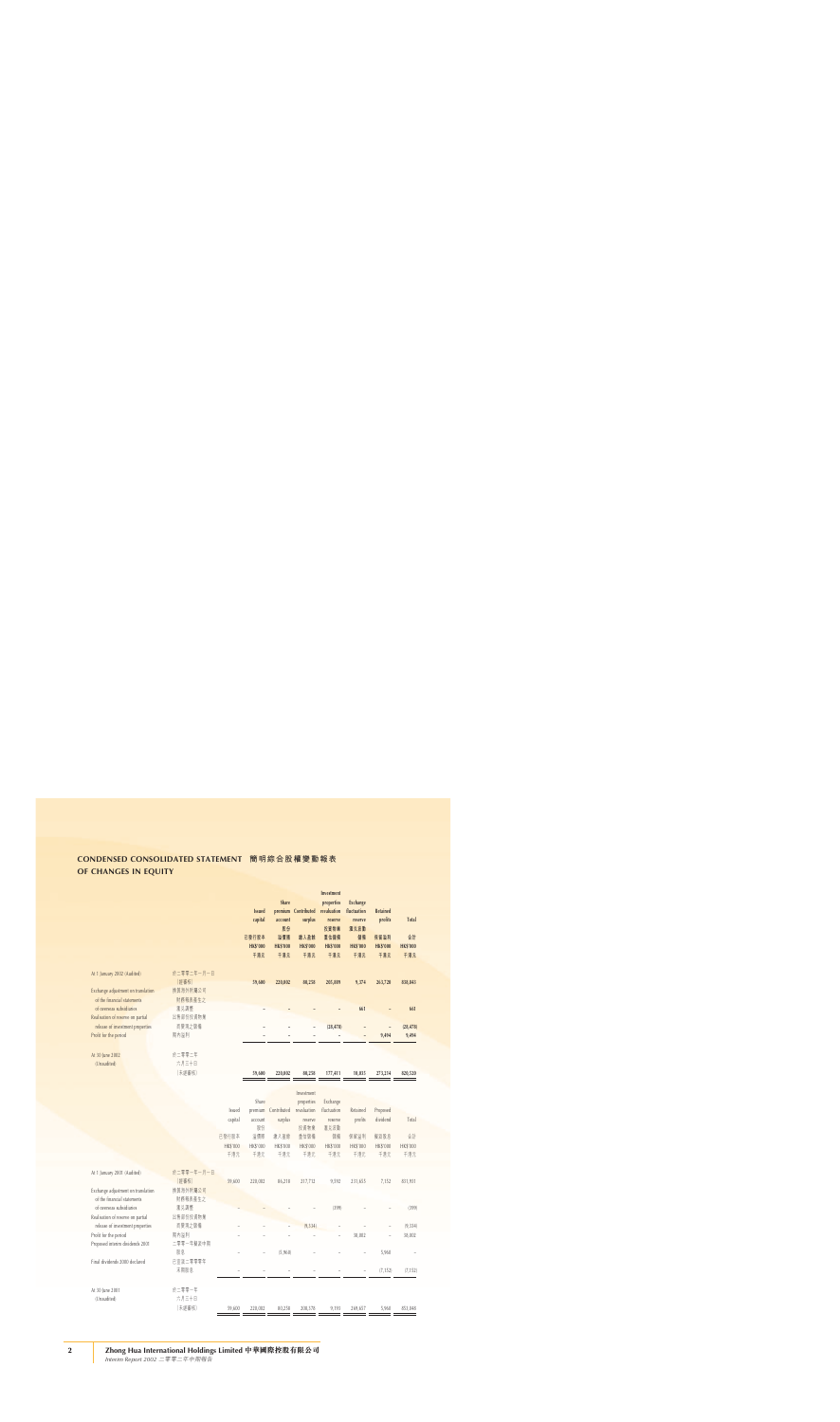# **CONDENSED CONSOLIDATED BALANCE SHEET**

|                              |          |              |                 | 31 December     |
|------------------------------|----------|--------------|-----------------|-----------------|
|                              |          |              | 30 June         | 2001            |
|                              |          |              | 2002            | 二零零一年           |
|                              |          |              | 二零零二年           | 十二月             |
|                              |          |              | 六月三十日           | 三十一日            |
|                              |          |              | (Unaudited)     | (Audited)       |
|                              |          |              | (未經審核)          | (經審核)           |
|                              |          | <b>Notes</b> | <b>HK\$'000</b> | <b>HK\$'000</b> |
|                              |          | 附註           | 千港元             | 千港元             |
|                              |          |              |                 |                 |
| <b>NON-CURRENT ASSETS</b>    | 非流動資產    |              |                 |                 |
| <b>Fixed assets</b>          | 固定資產     |              | 9,809           | 10,439          |
| <b>Investment</b> properties | 投資物業     |              | 368,040         | 408,200         |
| Properties under             | 發展中物業    |              |                 |                 |
| development                  |          |              | 60,588          | 60,588          |
| Trade receivables            | 貿易應收款項   | 9            | 52,106          | 52,998          |
| Prepayments, deposits        | 預付款項、按金及 |              |                 |                 |
| and other receivables        | 其他應收款項   |              | 115,982         | 116,033         |
| Interests in jointly-        | 於共同控制個體之 |              |                 |                 |
| controlled entities          | 權益       |              | 310,504         | 321,362         |
| Pledged deposits             | 已抵押存款    |              | 2,857           | 4,071           |
|                              |          |              |                 |                 |
|                              |          |              | 919,886         | 973,691         |
|                              |          |              |                 |                 |
| <b>CURRENT ASSETS</b>        | 流動資產     |              |                 |                 |
| Properties under             | 發展中物業    |              |                 |                 |
| development                  |          |              | 357,718         | 366,221         |
| Completed properties         | 待售已落成物業  |              |                 |                 |
| for sale                     |          |              | 103,822         | 103,940         |
| Trade receivables            | 貿易應收款項   | 9            | 107,328         | 63,785          |
| Prepayments, deposits        | 預付款項、按金及 |              |                 |                 |
| and other receivables        | 其他應收款項   |              | 223,654         | 156,543         |
| Cash and bank balances       | 現金及銀行結存  |              | 33,605          | 55,174          |
|                              |          |              |                 |                 |
|                              |          |              |                 | 745,663         |
|                              |          |              | 826,127         |                 |

### **Zhong Hua International Holdings Limited 中華國際控股有限公司** *Interim Report 2002* 二零零二年中期報告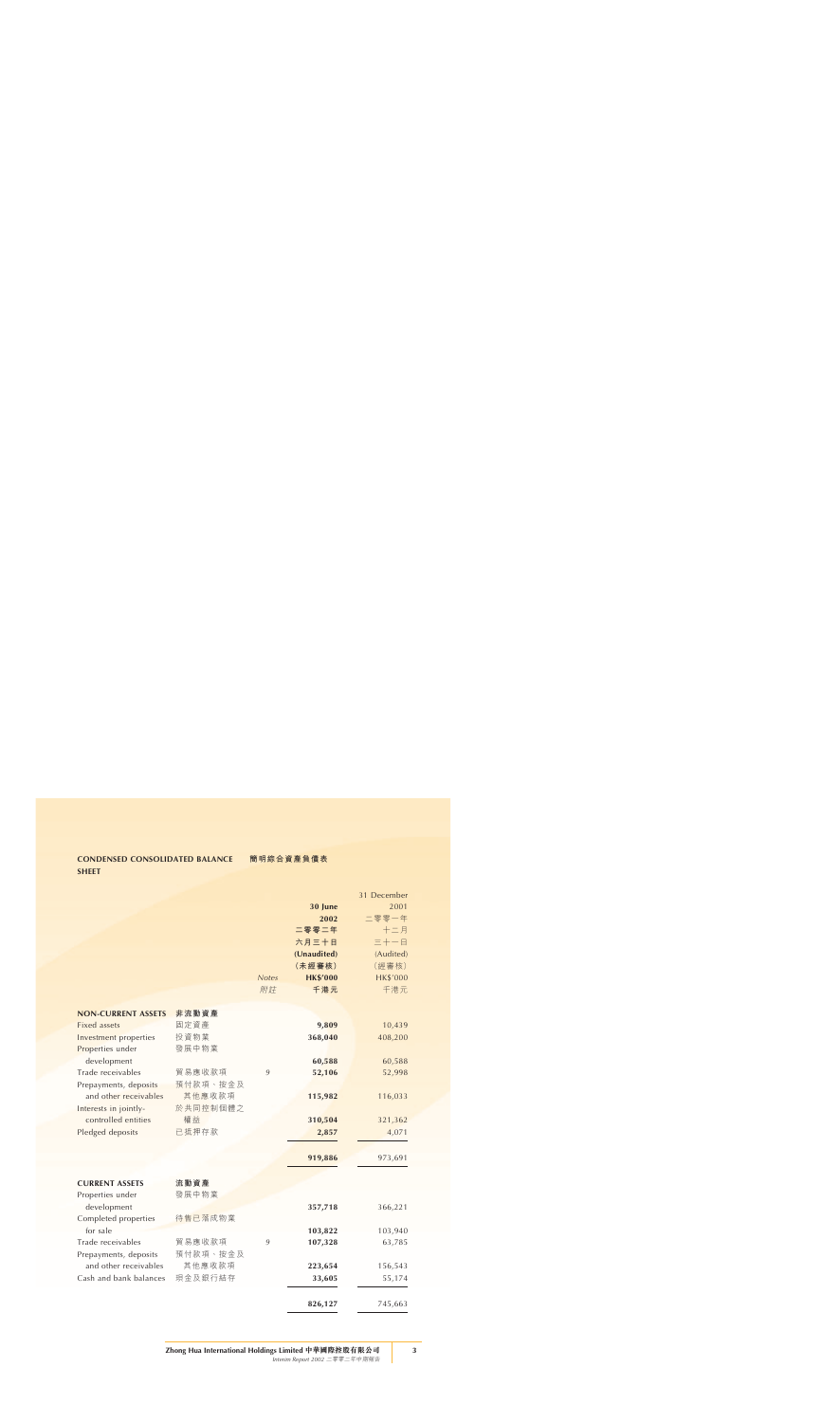### **CONDENSED CONSOLIDATED BALANCE**

**SHEET** *(Con't)*

|                                                        |              |              |                 | 31 December     |
|--------------------------------------------------------|--------------|--------------|-----------------|-----------------|
|                                                        |              |              | 30 June         | 2001            |
|                                                        |              |              | 2002            | 二零零一年           |
|                                                        |              |              | 二零零二年           | 十二月             |
|                                                        |              |              | 六月三十日           | 三十一日            |
|                                                        |              |              | (Unaudited)     | (Audited)       |
|                                                        |              |              | (未經審核)          | (經審核)           |
|                                                        |              | <b>Notes</b> | <b>HK\$'000</b> | <b>HK\$'000</b> |
|                                                        |              | 附註           | 千港元             | 千港元             |
| <b>CURRENT LIABILITIES</b>                             | 流動負債         |              |                 |                 |
|                                                        | 貿易應付款項       | 10           |                 |                 |
| Trade payables                                         |              |              | (130, 262)      | (133, 123)      |
| Tax payable                                            | 應付税項         |              | (157, 241)      | (154, 583)      |
| Other payables and                                     | 其他應付款項及      |              |                 |                 |
| accruals                                               | 應計負債         |              | (96, 201)       | (93, 463)       |
| Interest-bearing bank                                  | 計息銀行貸款,有抵押   |              |                 |                 |
| loans, secured                                         |              |              | (209, 185)      | (147, 410)      |
|                                                        |              |              | (592, 889)      | (528, 579)      |
| <b>NET CURRENT ASSETS</b>                              | 流動資產淨額       |              | 233,238         | 217,084         |
| <b>TOTAL ASSETS LESS</b><br><b>CURRENT LIABILITIES</b> | 總資產減<br>流動負債 |              | 1,153,124       | 1,190,775       |
| <b>NON-CURRENT</b>                                     | 非流動負債        |              |                 |                 |
| <b>LIABILITIES</b>                                     |              |              |                 |                 |
| Interest-bearing bank                                  | 計息銀行貸款,有抵押   |              |                 |                 |
| loans, secured                                         |              |              | (7, 313)        | (46, 041)       |
| Minority interests                                     | 少數股東權益       |              | (325, 291)      | (305, 891)      |
|                                                        |              |              | 820,520         | 838,843         |
|                                                        |              |              |                 |                 |
| CAPITAL AND RESERVES 資本及儲備                             |              |              |                 |                 |
| Issued capital                                         | 已發行股本        |              | 59,600          | 59,600          |
| Reserves                                               | 儲備           |              | 760,920         | 779,243         |
|                                                        |              |              | 820,520         | 838,843         |
|                                                        |              |              |                 |                 |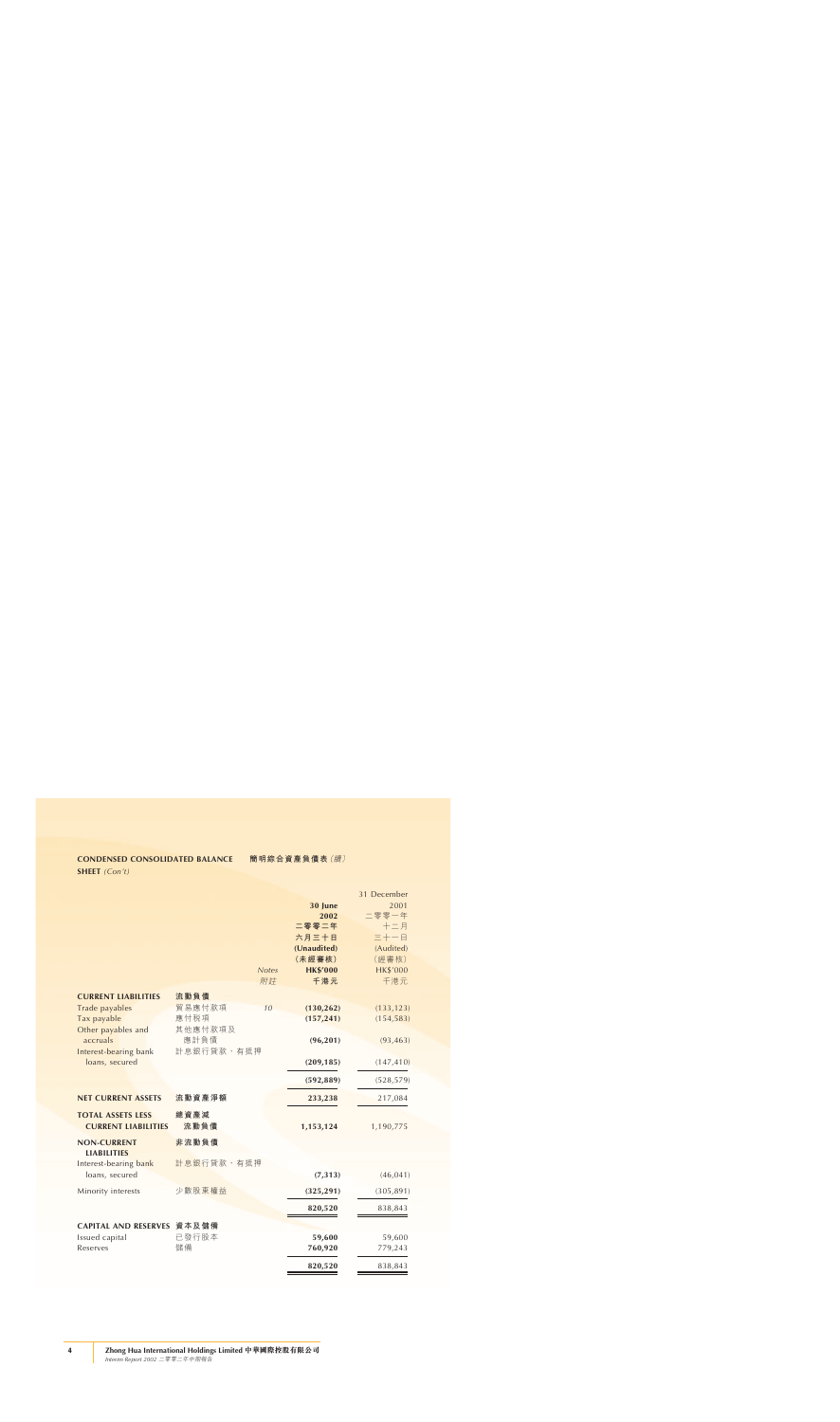# **CONDENSED CONSOLIDATED CASH FLOW STATEMENTS**

|                                                                                   |                            | For the six months<br>ended 30 June 2002<br>截至二零零二年<br>六月三十日止六個月<br>(Unaudited)<br>(未經審核)<br><b>HK\$'000</b><br>千港元 | For the six months<br>ended 30 June 2001<br>截至二零零一年<br>六月三十日止六個月<br>(Unaudited)<br>(未經審核)<br>HK\$'000<br>千港元 |
|-----------------------------------------------------------------------------------|----------------------------|---------------------------------------------------------------------------------------------------------------------|--------------------------------------------------------------------------------------------------------------|
| NET CASH INFLOW/(OUTFLOW)<br><b>FROM OPERATING ACTIVITIES</b>                     | 經營業務之現金<br>流入/(流出)淨額       | (100, 211)                                                                                                          | 43,733                                                                                                       |
| <b>NET CASH INFLOW FROM</b><br><b>INVESTING ACTIVITIES</b>                        | 投資業務之現金<br>流入淨額            | 54,343                                                                                                              | 2,093                                                                                                        |
| <b>NET CASH INFLOW FROM</b><br><b>FINANCING ACTIVITIES</b>                        | 融資活動之現金<br>流入淨額            | 24,261                                                                                                              | 2,795                                                                                                        |
| INCREASE/(DECREASE)IN CASH<br>AND CASH EQUIVALENTS                                | 現金及現金<br>等值項目增加/(減少)       | (21, 607)                                                                                                           | 48,621                                                                                                       |
| CASH AND CASH EQUIVALENTS<br>AT BEGINNING OF PERIOD<br>Effect of foreign exchange | 期初之現金及<br>現金等值項目<br>外幣滙率變動 | 55,174                                                                                                              | 5,662                                                                                                        |
| rate changes, net                                                                 | 之影響, <b>淨值</b>             | 38                                                                                                                  | (5)                                                                                                          |
| CASH AND CASH EQUIVALENTS<br>AT END OF PERIOD                                     | 期終之現金及<br>現金等值項目           | 33,605                                                                                                              | 54,278                                                                                                       |
| ANALYSIS OF BALANCES OF<br>CASH AND CASH<br>EQUIVALENTS                           | 現金及現金<br>等值項目結餘<br>分析      |                                                                                                                     |                                                                                                              |
| Cash and bank balances                                                            | 現金及銀行結存                    | 33,598                                                                                                              | 51,433                                                                                                       |
| Fixed term deposits with original<br>maturity within three months                 | 三個月內到期之<br>定期存款            | 7                                                                                                                   | 2,845                                                                                                        |
|                                                                                   |                            |                                                                                                                     |                                                                                                              |
|                                                                                   |                            | 33,605                                                                                                              | 54,278                                                                                                       |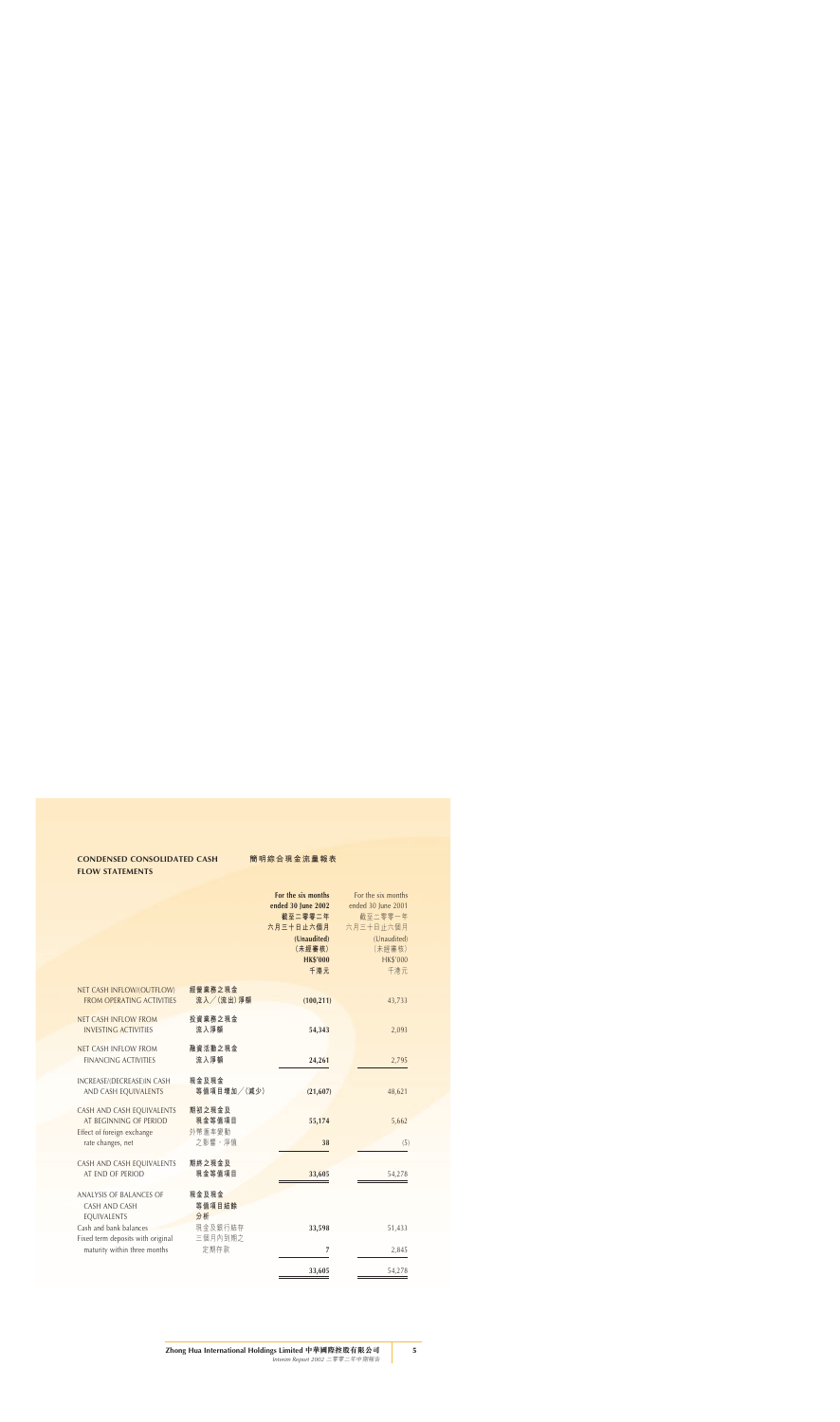# **1. SIGNIFICANT ACCOUNTING POLICIES**

The unaudited condensed consolidated interim financial statements have been prepared in accordance with Statement of Standard Accounting Practice ("SSAP") No. 25 "Interim Financial Reporting" issued by the Hong Kong Society of Accountants.

The accounting policies and basis of preparation adopted are consistent with those used in the Group's annual financial statements for the year ended 31 December 2001 except for the adoption of the following revised and new SSAPs which are effective for the first time for the six months ended 30 June 2002 (the "Period"):

```
SSAP 1 (Revised):
```
"Presentation of Financial Statements" SSAP 11 (Revised):

"Foreign Currency Translation" SSAP 15 (Revised):

"Cash Flow Statements"

SSAP 25 (Revised):

"Interim Financial Reporting" SSAP 34:

"Employee Benefits"

The main revision to SSAP 1 is to change the requirements from presenting a consolidated statement of recognised gains and losses to a consolidated statement of changes in equity. The condensed consolidated statement of changes in equity for the Period and the comparative figures have been presented in accordance with this revised SSAP.

### **1. 主要會計政策**

未經審核簡明綜合中期財務報表乃遵照 由香港會計師公會頒佈之會計實務準則 (「會計實務準則」)第25號「中期財務申 報」編製。

除採納以下首次於截至二零零二年六月 三十日止六個月(「期間」)生效之經修訂 及新增會計實務準則外,所採納之會計 政策及編製基準與截至二零零一年十二 月三十一日止年度之全年財務報表所採 用者一致。

- 會計實務準則第1號(經修訂): 「財務報表呈列」
- 會計實務準則第11號(經修訂): 「外匯折算」
- 會計實務準則第15號(經修訂): 「現金流量報表」
- 會計實務準則第25號(經修訂): 「中期財務申報」
- 會計實務準則第34號(經修訂): 「僱員褔利」

會計實務準則第1號之主要修訂為改變 呈列經確認收益及虧損綜合報表為綜合 股權變動報表之規定。期間之簡明綜合 股權變動報表及比較數字已遵照經修訂 之會計實務準則呈列。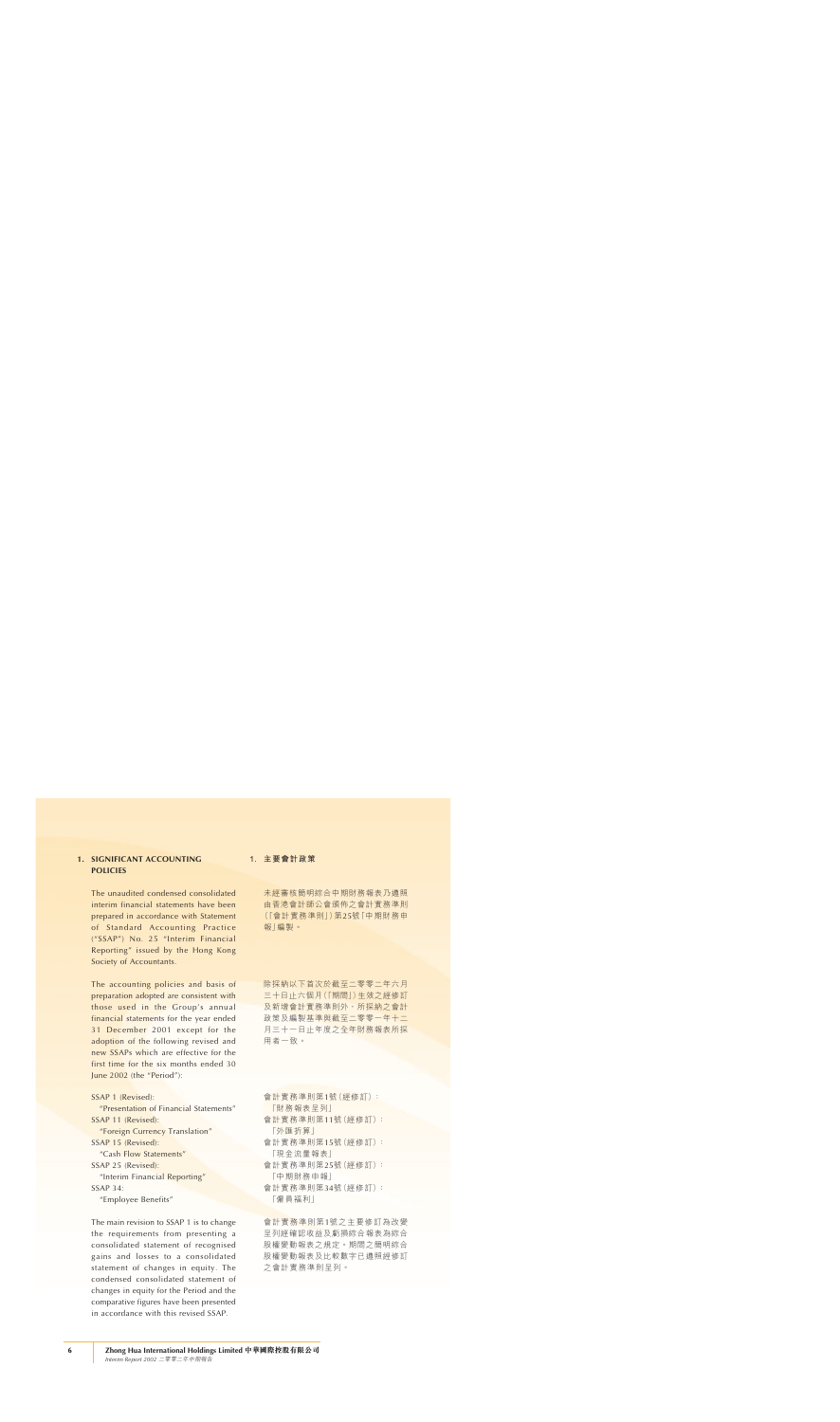### **1. SIGNIFICANT ACCOUNTING POLICIES** *(Con't)*

SSAP 11 (Revised) prescribes the basis for the translation of foreign currency transactions and financial statements. This revised SSAP has had no major impact on these financial statements.

The main revision to SSAP 15 is to classify cash flows during the Period into operating, investing and financing activities. The condensed consolidated cash flow statements for the Period and the comparative figures have been presented in accordance with this revised SSAP.

SSAP 25 (Revised) prescribes the presentation and disclosures following changes in SSAP 1 (Revised) and SSAP 15 (Revised). The condensed consolidated financial statements for the Period and comparative figures have been presented in accordance with this revised SSAP.

SSAP 34 prescribes the accounting treatment and disclosures for employee benefits. This SSAP has had no major impact on the condensed consolidated financial statements.

### **2. TURNOVER**

Turnover represents the aggregate of the gross amounts of proceeds from the sale and pre-sale of properties, adjusted to reflect the stage of construction, to the extent that they were not previously recognised, gross rental income and the sale of online English learning courses, after elimination of all significant intragroup transactions, less any applicable turnover taxes.

### **1. 主要會計政策**(續)

會計實務準則第11號(經修訂)訂明以外 幣進行之交易及財務報表之基準。此項 經修訂之會計實務準則對此等財務報表 並無重大影響。

會計實務準則第15號之主要修訂乃將期 內之現金流量分類為經營、投資及融資 業務。期間之簡明綜合現金流量報表及 比較數字乃遵照經修訂之會計實務準則 呈列。

會計實務準則第25號(經修訂)訂明於會 計實務準則第1號(經修訂)及會計實務 準則第15號(經修訂)變動後之呈列及披 露方式。期內之簡明綜合財務報表及比 較數字已根據經修訂之會計實務準則呈 列。

會計實務準則第34號訂明有關僱員褔利 之會計處理方式及披露規定。此項會計 實務準則對簡明綜合財務報表並無重大 影響。

### **2. 營業額**

營業額指經撇銷集團內公司間之一切重 大交易後之銷售及預售物業所得款項總 額、租金收入總額及銷售網上英語課程 收入總額減任何適用營業稅。銷售及預 售物業所得款項總額已為反映建築工程 之竣工階段作出調整,以過往並未入賬 確認之收入為限。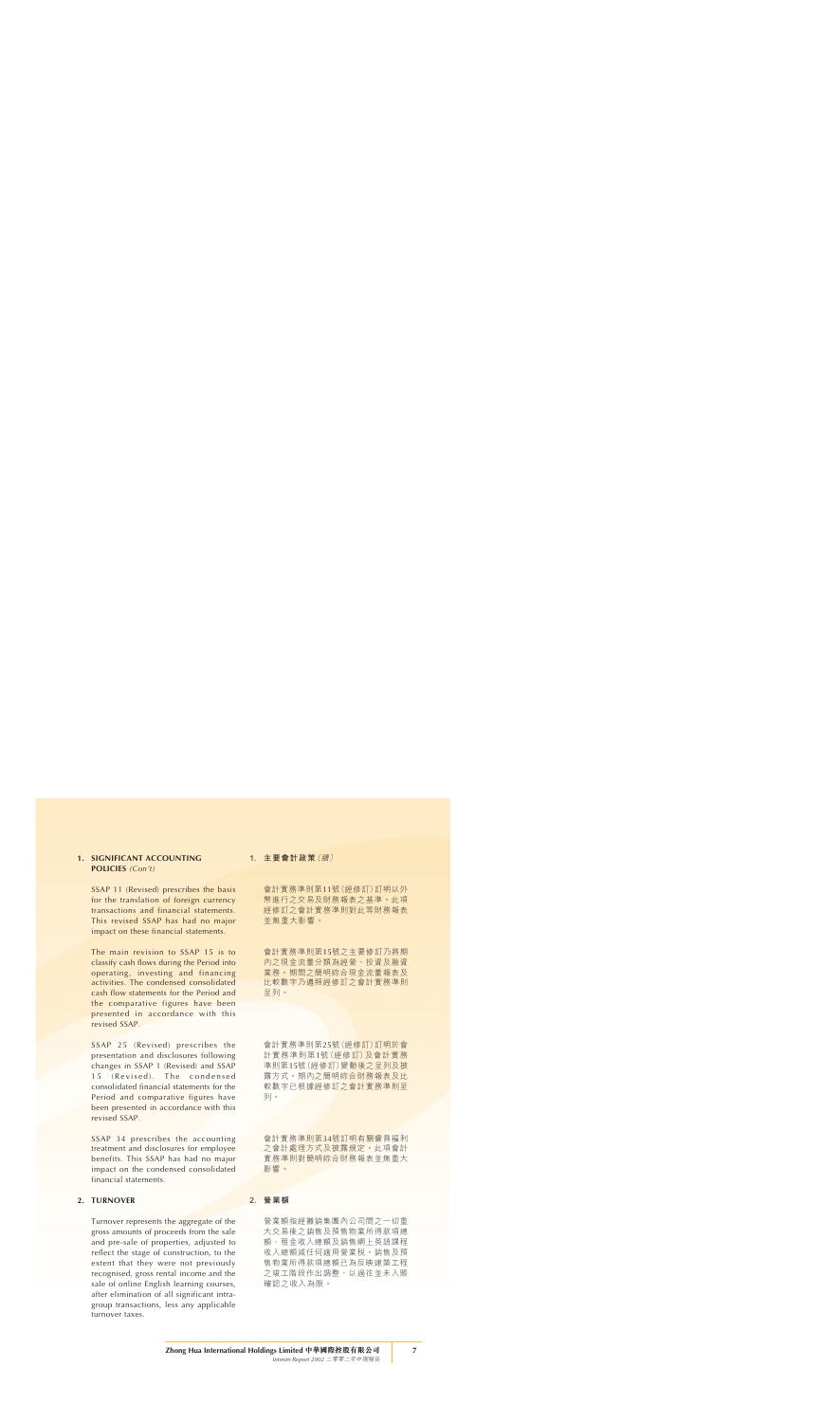### **3. SEGMENTAL INFORMATION**

The following table presents revenue and profit information for the Group's business segments.

### **3. 分類資料**

下表為本集團按業務分類呈列之有關收 入及溢利之資料。

|                                     |             |                 | Sale and pre-sale  |                 | Property           |                 | Corporate          |                                                                                                 |                    |
|-------------------------------------|-------------|-----------------|--------------------|-----------------|--------------------|-----------------|--------------------|-------------------------------------------------------------------------------------------------|--------------------|
|                                     |             |                 | of properties      |                 | investment         |                 | and others         |                                                                                                 | Consolidated       |
|                                     |             |                 | For the six months |                 | For the six months |                 | For the six months |                                                                                                 | For the six months |
|                                     |             |                 | ended 30 June,     |                 | ended 30 June,     |                 | ended 30 June,     |                                                                                                 | ended 30 June,     |
|                                     |             |                 | 銷售及預售物業            |                 | 物業投資               |                 | 公司及其他              |                                                                                                 | 綜合                 |
|                                     |             |                 | 截至六月三十日            |                 | 截至六月三十日            |                 | 截至六月三十日            |                                                                                                 | 截至六月三十日            |
|                                     |             |                 | 止六個月               |                 | 止六個月               |                 | 止六個月               |                                                                                                 | 止六個月               |
|                                     |             | 2002            | 2001               | 2002            | 2001               | 2002            | 2001               | 2002                                                                                            | 2001               |
|                                     |             |                 |                    |                 |                    |                 |                    | 二零零二年 二零零一年 二零零二年 二零零一年 二零零二年 二零零一年 二零零二年 二零零一年                                                 |                    |
|                                     |             |                 |                    |                 |                    |                 |                    | (Unaudited) (Unaudited) (Unaudited) (Unaudited) (Unaudited) (Unaudited) (Unaudited) (Unaudited) |                    |
|                                     |             |                 |                    |                 |                    |                 |                    | (未經審核)(未經審核)(未經審核)(未經審核)(未經審核)(未經審核)(未經審核)(未經審核)                                                |                    |
|                                     |             | <b>HK\$'000</b> | HK\$'000           | <b>HK\$'000</b> | <b>HK\$'000</b>    | <b>HK\$'000</b> | <b>HK\$'000</b>    | <b>HK\$'000</b>                                                                                 | <b>HK\$'000</b>    |
|                                     |             | 千港元             | 千港元                | 千港元             | 千港元                | 千港元             | 千港元                | 千港元                                                                                             | 千港元                |
|                                     |             |                 |                    |                 |                    |                 |                    |                                                                                                 |                    |
| Segment revenue:                    | 分類收入:       |                 |                    |                 |                    |                 |                    |                                                                                                 |                    |
| Sales to external customers         | 銷售予外界客戶     | 100,468         | 127,523            | 2,763           | 1,816              | 187             |                    | 103,418                                                                                         | 129,339            |
| Unallocated revenue                 | 未分配收入       |                 |                    |                 |                    | i.              | 15,752             |                                                                                                 | 15,752             |
|                                     |             |                 |                    |                 |                    |                 |                    |                                                                                                 |                    |
| Total                               | 總額          | 100,468         | 127,523            | 2,763           | 1,816              | 187             | 15,752             | 103,418                                                                                         | 145,091            |
|                                     |             |                 |                    |                 |                    |                 |                    |                                                                                                 |                    |
| Segment results                     | 分類業績        | 44,182          | 45,089             | 1,057           | 1,112              | (11,890)        | 8,770              | 33,349                                                                                          | 54,971             |
|                                     |             |                 |                    |                 |                    |                 |                    |                                                                                                 |                    |
| Interest income                     | 利息收入        |                 |                    |                 |                    |                 |                    |                                                                                                 |                    |
|                                     |             |                 |                    |                 |                    |                 |                    | 37                                                                                              | 31                 |
|                                     |             |                 |                    |                 |                    |                 |                    |                                                                                                 |                    |
| Profit from operating activities    | 經營溢利        |                 |                    |                 |                    |                 |                    | 33,386                                                                                          | 55,002             |
| Finance costs                       | 財務費用        |                 |                    |                 |                    |                 |                    | (1, 415)                                                                                        | (1, 315)           |
| Share of losses of jointly-         | 應佔共同控制      |                 |                    |                 |                    |                 |                    |                                                                                                 |                    |
| controlled entitles                 | 個體虧損        |                 |                    |                 |                    |                 |                    | (215)                                                                                           |                    |
|                                     |             |                 |                    |                 |                    |                 |                    |                                                                                                 |                    |
| Profit before tax                   | 除税前溢利       |                 |                    |                 |                    |                 |                    | 31,756                                                                                          | 53,687             |
| Tax                                 | 税項          |                 |                    |                 |                    |                 |                    | (2,862)                                                                                         | (15, 610)          |
|                                     |             |                 |                    |                 |                    |                 |                    |                                                                                                 |                    |
| Profit before minority interests    | 未計少數股東權益前溢利 |                 |                    |                 |                    |                 |                    | 28,894                                                                                          | 38,077             |
| Minority interests                  | 少數股東權益      |                 |                    |                 |                    |                 |                    | (19, 400)                                                                                       | (75)               |
|                                     |             |                 |                    |                 |                    |                 |                    |                                                                                                 |                    |
|                                     |             |                 |                    |                 |                    |                 |                    |                                                                                                 |                    |
| Net profit from ordinary activities | 股東應佔日常業務純利  |                 |                    |                 |                    |                 |                    |                                                                                                 |                    |
| attributable to shareholders        |             |                 |                    |                 |                    |                 |                    | 9,494                                                                                           | 38,002             |

No geographical segment information is presented as over 90% of the Group's revenue and results are derived from customers based in Mainland China.

由於本集團之收入及業績逾90%均來自 中國大陸之 客戶,因此並無呈列地區分 類資料。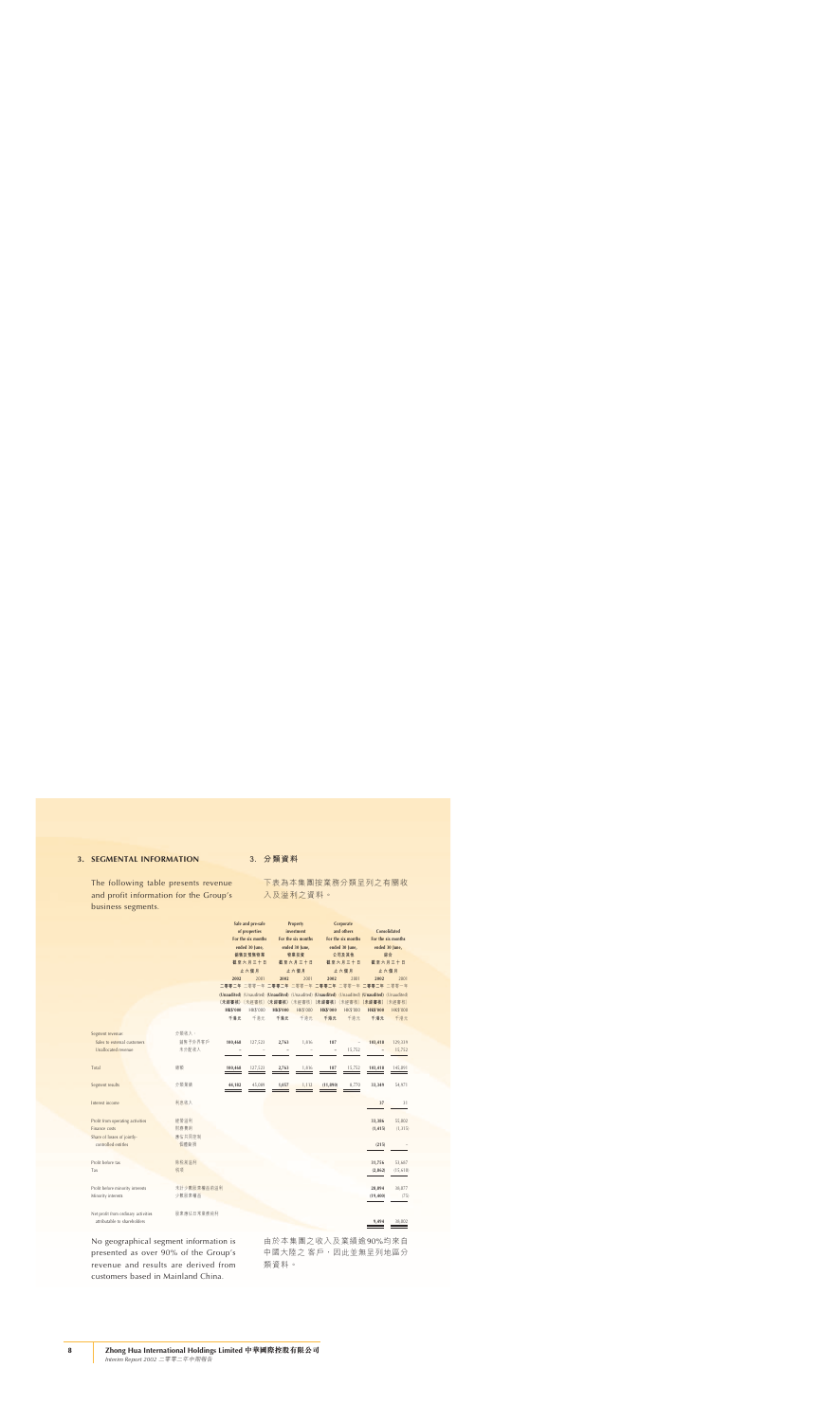# **4. PROFIT FROM OPERATING ACTIVITIES**

Profit from operating activities is arrived after charging/ (crediting) the following items:

**4. 經營溢利**

經營溢利乃經扣除/(計入)下列各項:

|                             |        | For the six months<br>ended 30 June |                 |  |
|-----------------------------|--------|-------------------------------------|-----------------|--|
|                             |        |                                     | 截至六月三十日         |  |
|                             |        |                                     | 止六個月            |  |
|                             |        | 2002                                | 2001            |  |
|                             |        | 二零零二年                               | 二零零一年           |  |
|                             |        | (Unaudited)                         | (Unaudited)     |  |
|                             |        | (未經審核)                              | (未經審核)          |  |
|                             |        | <b>HK\$'000</b>                     | <b>HK\$'000</b> |  |
|                             |        | 千港元                                 | 千港元             |  |
|                             |        |                                     |                 |  |
| Cost of inventories sold    | 已售存貨成本 | 41,673                              | 67,185          |  |
| Depreciation                | 折舊     | 684                                 | 1,558           |  |
| Amortisation of goodwill    | 商譽攤銷   | 10,675                              |                 |  |
| Interest income             | 利息收入   | (37)                                | (31)            |  |
| Gain on disposal of         | 出售附屬   |                                     |                 |  |
| subsidiaries                | 公司收益   |                                     | (15, 752)       |  |
| Net rental income           | 租金收入淨額 | (2,763)                             | (1, 816)        |  |
| Profit on sale and pre-sale | 物業銷售及  |                                     |                 |  |
| of properties               | 預售溢利   | (44, 182)                           | (45,089)        |  |
|                             |        |                                     |                 |  |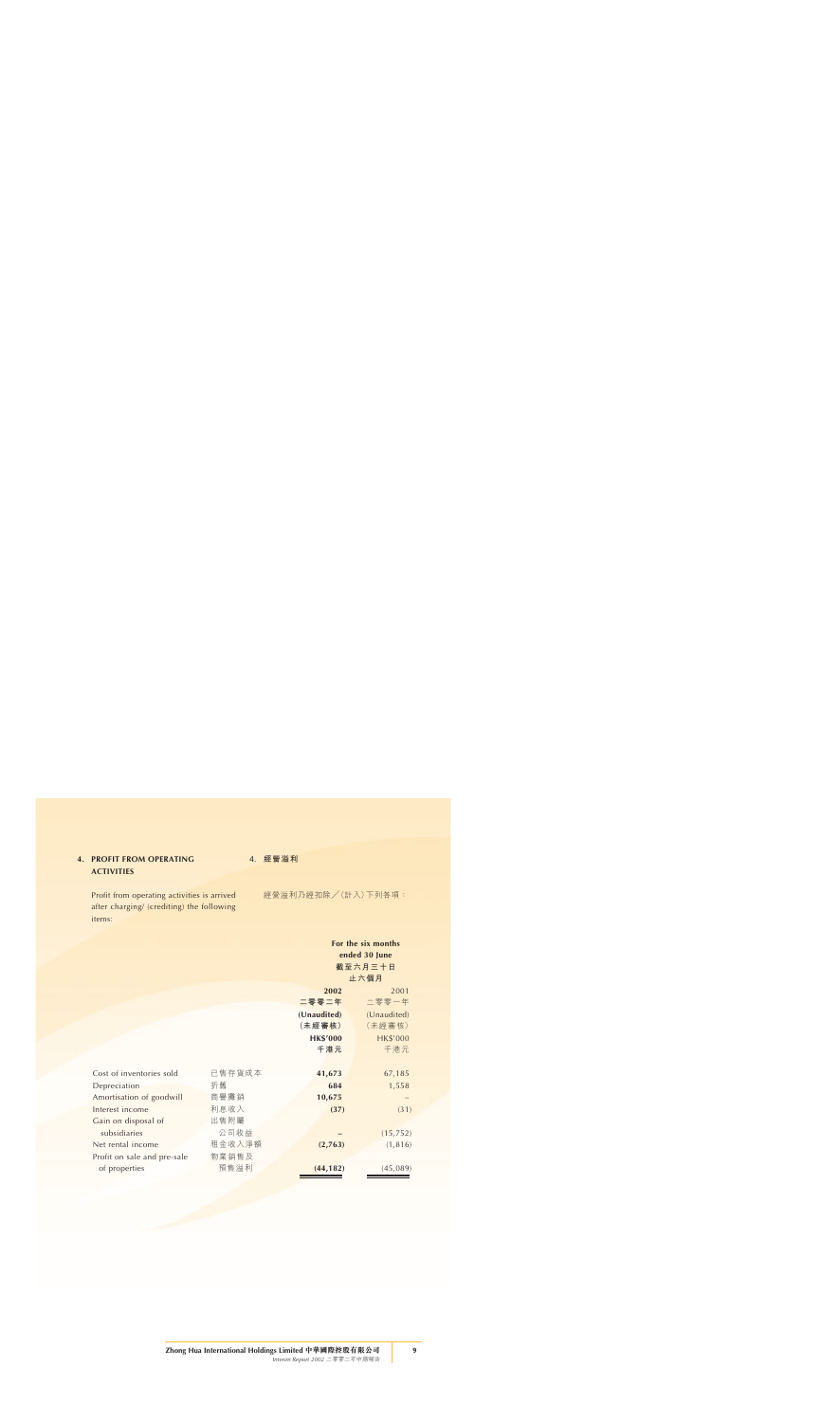# **5. FINANCE COSTS 5. 財務費用**

|                               |                 | For the six months |                 |  |
|-------------------------------|-----------------|--------------------|-----------------|--|
|                               |                 | ended 30 June      |                 |  |
|                               |                 |                    | 截至六月三十日         |  |
|                               |                 |                    | 止六個月            |  |
|                               |                 | 2002               | 2001            |  |
|                               |                 | 二零零二年              | 二零零一年           |  |
|                               |                 | (Unaudited)        | (Unaudited)     |  |
|                               |                 | (未經審核)             | (未經審核)          |  |
|                               |                 | <b>HK\$'000</b>    | <b>HK\$'000</b> |  |
|                               |                 | 千港元                | 千港元             |  |
|                               |                 |                    |                 |  |
| Interest expenses on bank     | 須於五年內悉數         |                    |                 |  |
| loans wholly repayable        | 償還之銀行貸款         |                    |                 |  |
| within five years             | 利息開支            | 5,310              | 5,815           |  |
| Less: Interest capitalised on | <i>減</i> :撥作發展中 |                    |                 |  |
| properties under              | 物業資本            |                    |                 |  |
| development                   | 之利息             | (3,895)            | (4,500)         |  |
|                               |                 |                    |                 |  |
|                               |                 | 1,415              | 1,315           |  |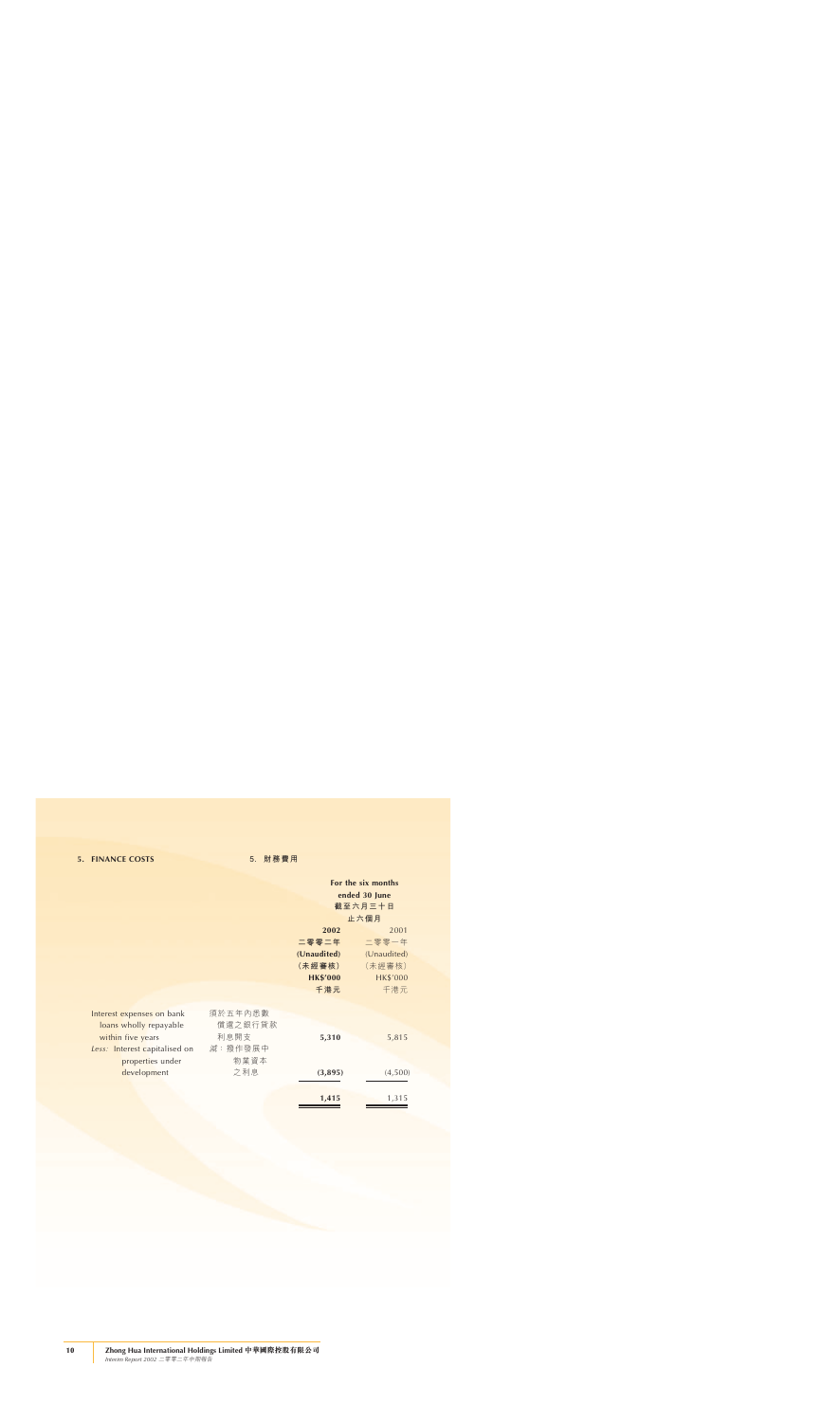|                           |       |                 | For the six months |
|---------------------------|-------|-----------------|--------------------|
|                           |       |                 | ended 30 June      |
|                           |       |                 | 截至六月三十日            |
|                           |       |                 | 止六個月               |
|                           |       | 2002            | 2001               |
|                           |       | 二零零二年           | 二零零一年              |
|                           |       | (Unaudited)     | (Unaudited)        |
|                           |       | (未經審核)          | (未經審核)             |
|                           |       | <b>HK\$'000</b> | <b>HK\$'000</b>    |
|                           |       | 千港元             | 千港元                |
| Provision for the period: | 期內撥備: |                 |                    |
| Hong Kong                 | 香港    |                 |                    |
| Elsewhere                 | 其他地區  | 2,862           | 15,610             |
|                           |       |                 |                    |
|                           |       | 2,862           | 15,610             |

No provision for Hong Kong profits tax has been made as the Group did not generate any assessable profits in Hong Kong during the six months ended 30 June 2002 (2001: Nil).

Mainland China tax has been calculated on the taxable income of subsidiaries operating in Mainland China at the applicable rates. No provision for deferred tax has been made in respect of accelerated capital allowances as the Directors consider that a liability is not expected to crystallise in the foreseeable future.

由於本集團於截至二零零二年六月三十 日止六個月並無在香港產生任何應課税 溢利,故未就香港利得稅作出撥備(二 零零一年:無)。

中國大陸税項乃按於中國大陸營運之附 屬公司之應課稅收入以適用稅率計算。 由於董事認為負債不會於可見將來變 現,故未就加速資本免税額作出遞延税 項撥備。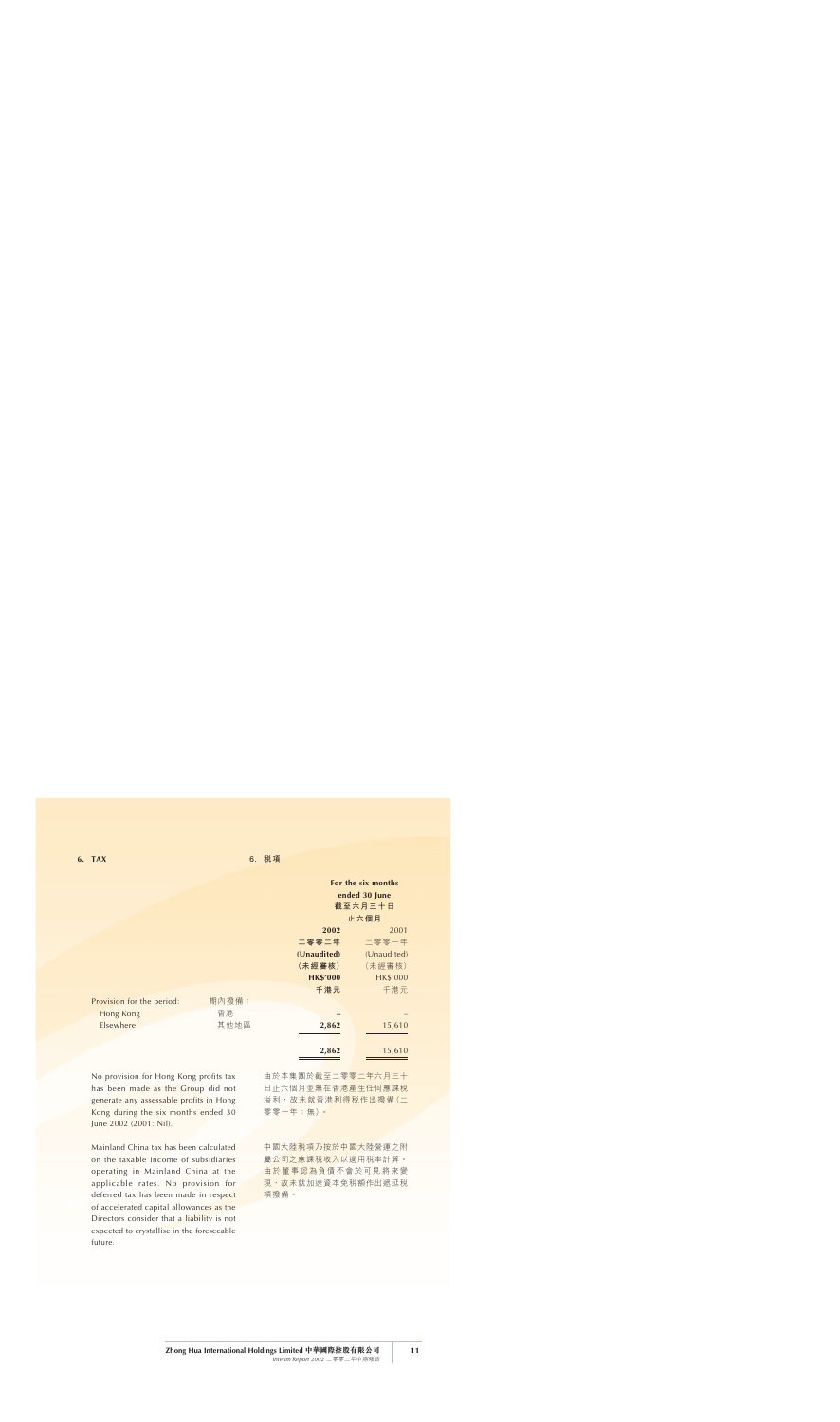### **7. INTERIM DIVIDEND**

The Directors do not recommend the payment of an interim dividend for the six months ended 30 June 2002 (2001: HK0.2 cent per share).

# **8. EARNINGS PER SHARE**

The calculations of basic and diluted earnings per share are based on the following data:

### **7. 中期股息**

董事不建議派付截至二零零二年六月三 十日止六個月之中期股息(二零零一 年:每股0.2港仙)。

### **8. 每股盈利**

基本及攤薄每股盈利乃根據下列數據計 算:

**For the six months**

|                                                                                                                                               |                                                        |                                        | ended 30 June<br>截至六月三十日<br>止六個月       |
|-----------------------------------------------------------------------------------------------------------------------------------------------|--------------------------------------------------------|----------------------------------------|----------------------------------------|
|                                                                                                                                               |                                                        | 2002<br>二零零二年<br>(Unaudited)<br>(未經審核) | 2001<br>二零零一年<br>(Unaudited)<br>(未經審核) |
| Earnings:<br>Net profit attributable to<br>shareholders, used in the<br>basic and diluted earnings                                            | 盈利:<br>股東應佔純利<br>(用以計算每股<br>基本盈利及                      |                                        |                                        |
| per share calculations<br>Shares:<br>Weighted average number                                                                                  | 攤薄盈利)<br>股份:<br>用以計算每股                                 | HK\$9,494,000港元                        | HK\$38,002,000港元                       |
| of ordinary shares in issue<br>during the period used in<br>basic earnings per share<br>calculation                                           | 基本盈利之<br>期內已發行<br>普通股加權<br>平均數                         | 2,980,016,725                          | 2,980,016,725                          |
| Weighted average number<br>of ordinary shares assumed<br>issued at no consideration<br>on deemed exercise of all<br>share options outstanding | 期內尚未行使之購股<br>權視為全部獲行<br>使而假定以無代價<br>發行之普通股股份<br>之加權平均數 |                                        |                                        |
| during the period                                                                                                                             |                                                        | 66,472,651                             | N/A 不適用                                |
| Weighted average number of<br>ordinary shares in issue during                                                                                 | 用於計算每股攤薄<br>盈利之期內已                                     |                                        |                                        |
| the period used in diluted<br>earnings per share calculation                                                                                  | 發行普通股加權<br>平均數                                         | 3,046,489,376                          | N/A 不適用                                |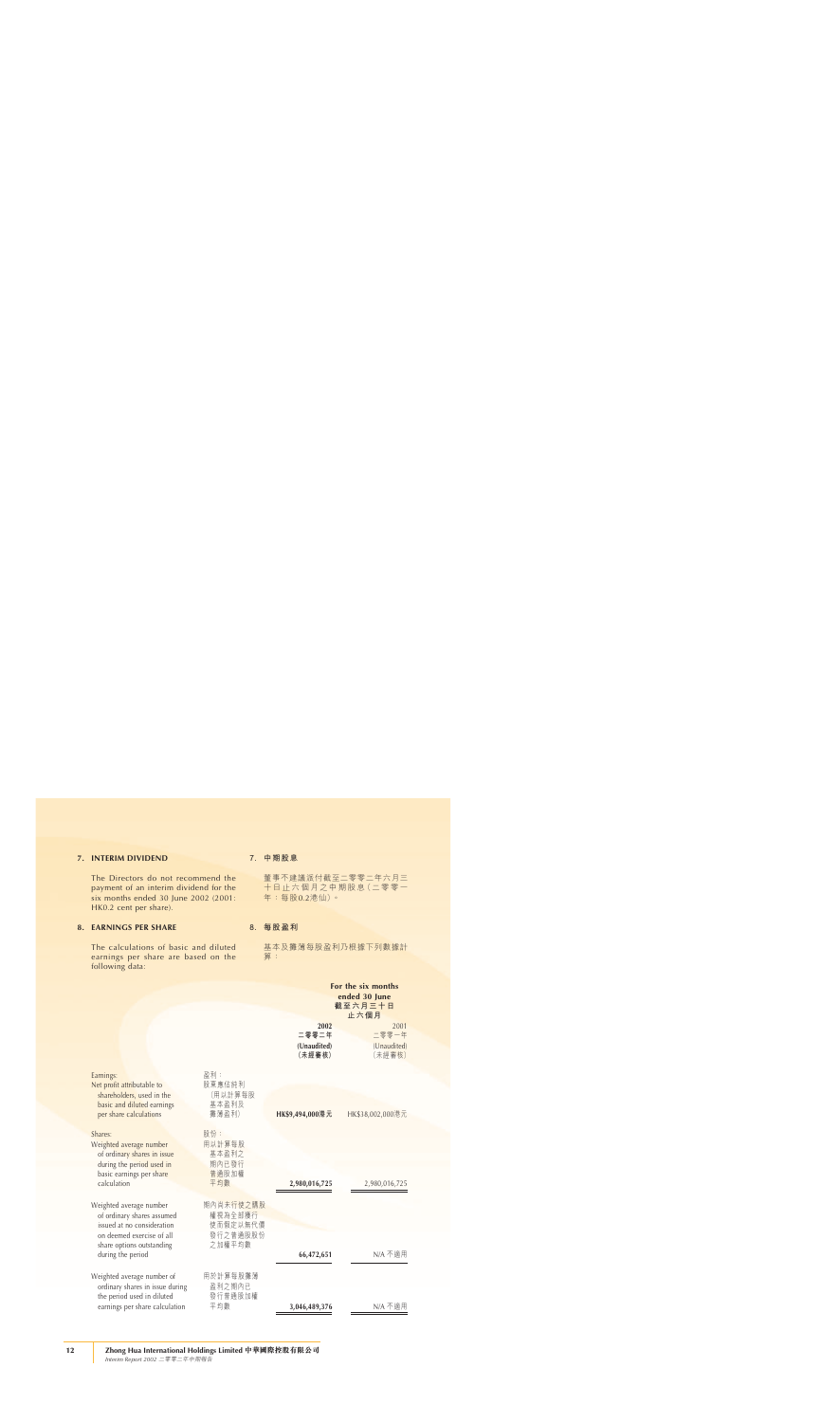# **9. TRADE RECEIVABLES**

The aged analysis of the Group's trade receivables at the balance sheet date is as follows:

### **9. 貿易應收款項**

本集團貿易應收款項於結算日之賬齡分 析如下:

|                            |              | 30 June 2002<br>二零零二年<br>六月三十日 |                       | 31 December 2001<br>二零零一年 |            |
|----------------------------|--------------|--------------------------------|-----------------------|---------------------------|------------|
|                            |              |                                |                       | 十二月三十一日                   |            |
|                            |              |                                | (Unaudited)<br>(未經審核) | (Audited)<br>(經審核)        |            |
|                            |              | <b>HK\$'000</b>                | Percentage            | HK\$'000                  | Percentage |
|                            |              | 千港元                            | 百分比                   | 千港元                       | 百分比        |
| Within 6 months            | 6個月內         | 45,260                         | 26                    | 11,002                    | $\delta$   |
| More than 6 months but     | 超過6個月但不超過1年內 |                                |                       |                           |            |
| within 1 year              |              | 11,002                         | 6                     |                           |            |
| More than 1 year but       | 超過1年但不超過2年內  |                                |                       |                           |            |
| within 2 years             |              | 457                            | $\mathbf{1}$          | 15,170                    | 12         |
| More than 2 years but      | 超過2年但不超過3年內  |                                |                       |                           |            |
| within 3 years             |              | 13,176                         | $\overline{7}$        | 22,707                    | 17         |
| Over 3 years<br>Not due at | 超過3年<br>於結算日 | 64,242                         | 37                    | 42,607                    | 32         |
| balance sheet date         | 仍未到期         | 40,033                         | 23                    | 40,033                    | 31         |
|                            |              |                                |                       |                           |            |
|                            |              | 174,170                        | 100                   | 131,519                   | 100        |
| Provisions for             | 呆賬撥備         |                                |                       |                           |            |
| doubtful debts             |              | (14, 736)                      |                       | (14, 736)                 |            |
|                            |              | 159,434                        |                       | 116,783                   |            |
| Portion classified as      | 列為流動資產       |                                |                       |                           |            |
| current assets             | 之部份          | (107, 328)                     |                       | (63, 785)                 |            |
| Non-current assets         | 非流動資產        | 52,106                         |                       | 52,998                    |            |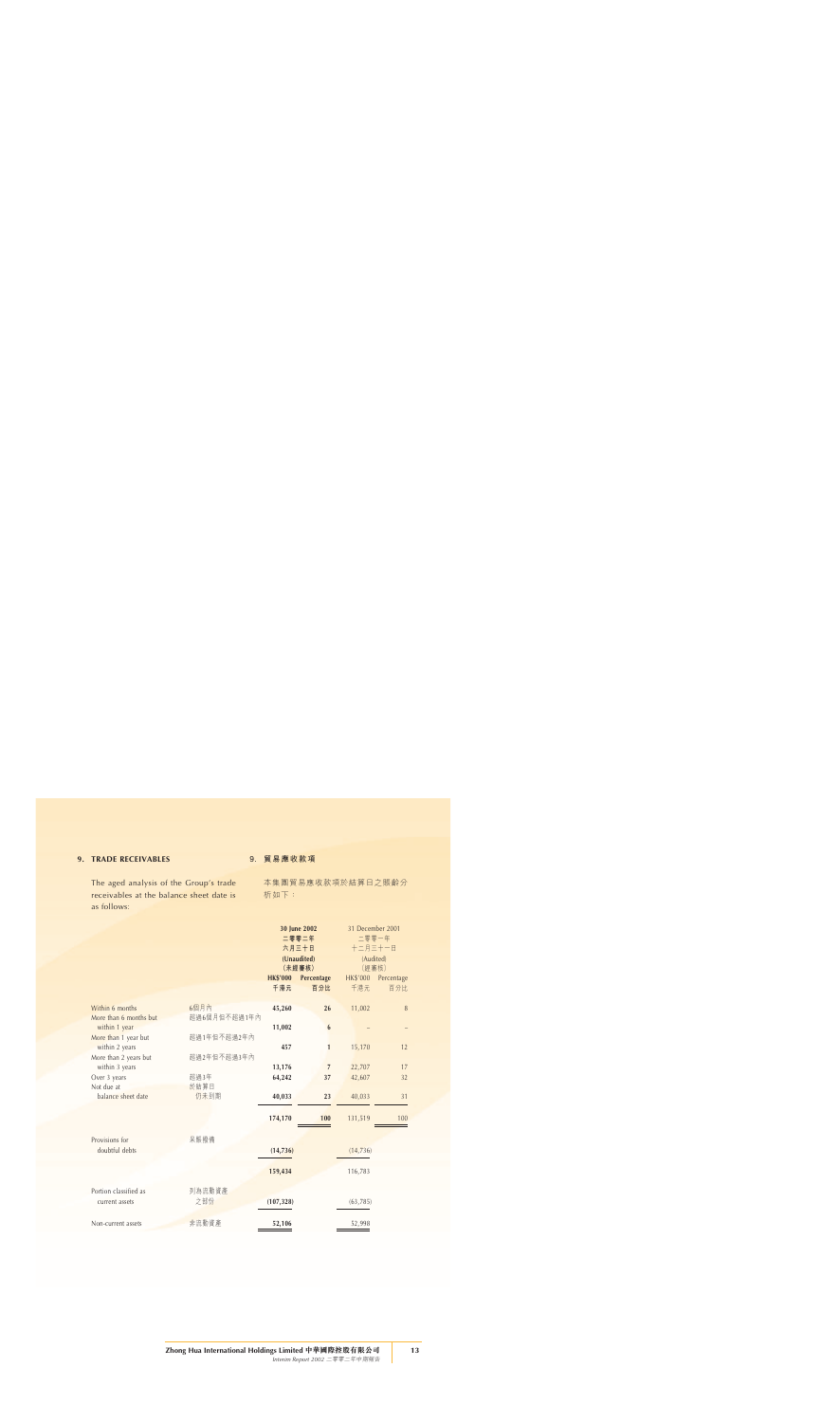#### **9. TRADE RECEIVABLES** *(Con't)*

The Group generally grants a credit term of four to six months to the customers.

The Group's trade receivables are aged based on the due date of instalments as stipulated in the sales contracts.

The building ownership certificates of the properties sold are held by the Group until the contracted amounts and related expenses of the property have been fully settled.

### **10. TRADE PAYABLES**

The aged analysis of the Group's trade payables at the balance sheet date is as follows:

**9. 貿易應收款項**(續)

本集團一般授予買家4至6個月信貸期。

本集團貿易應收款項之賬齡根據銷售協 議所列分期付款到期日計算。

已出售物業之樓宇房產權證將由本集團 持有,直至收購價及有關物業之開支已 全數償還為止。

### **10. 貿易應付款項**

本集團之貿易應付款項之賬齡分析如 下:

|                                           |                      | 30 June 2002<br>二零零二年<br>六月三十日<br>(Unaudited)<br>(未經審核) |                   | 31 December 2001<br>二零零一年<br>十二月三十一日<br>(Audited)<br>(經審核) |                   |
|-------------------------------------------|----------------------|---------------------------------------------------------|-------------------|------------------------------------------------------------|-------------------|
|                                           |                      | <b>HK\$'000</b><br>千港元                                  | Percentage<br>百分比 | <b>HK\$'000</b><br>千港元                                     | Percentage<br>百分比 |
| Within 6 months<br>More than 6 months but | 6個月內<br>超過6個月但不超過1年內 | 17,897                                                  | 14                | 23,565                                                     | 18                |
| within 1 year<br>More than 1 year but     | 超過1年但不超過2年內          | 21,305                                                  | 16                | 34,219                                                     | 26                |
| within 2 years<br>More than 2 years but   | 超過2年但不超過3年內          | 31,493                                                  | 24                | 2,197                                                      | $\overline{2}$    |
| within 3 years                            |                      | 2,133                                                   | $\overline{2}$    | 21,762                                                     | 16                |
| Over 3 years                              | 超過3年                 | 57,434                                                  | 44                | 51,380                                                     | 38                |
|                                           |                      | 130,262                                                 | 100               | 133,123                                                    | 100               |

The Group's trade payables are aged based on the date of the goods or services received.

本集團貿易應付款項之賬齡分析根據貨 物或服務提供日起計算。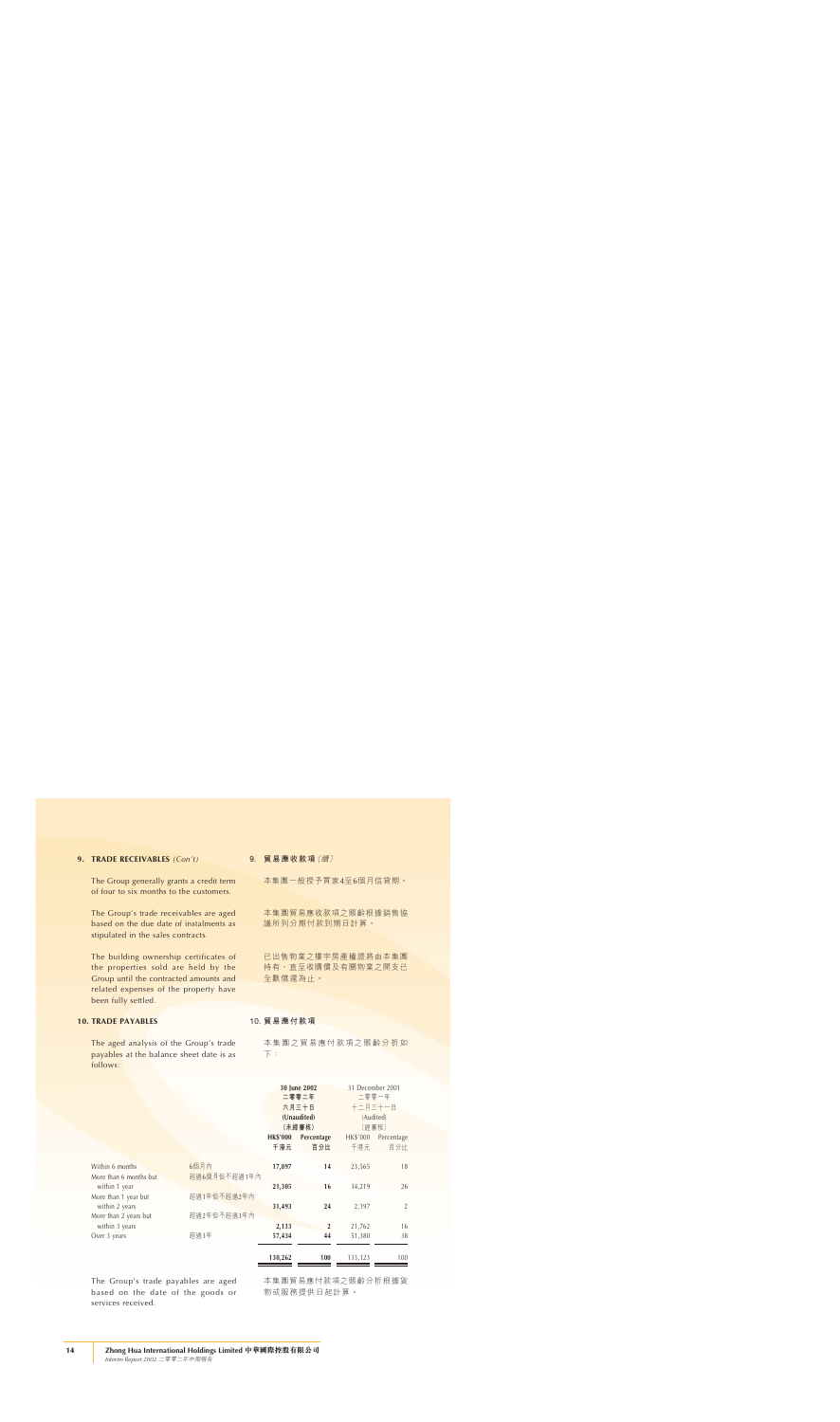### **11. CONTINGENT LIABILITIES**

At the balance sheet date, the Group's contingent liabilities not provided for in the financial statements were as follows:

### **11. 或然負債**

於結算日,本集團並未於財務報表作出 撥備之或然負債如下:

|                                               | 30 June         | 31 December     |
|-----------------------------------------------|-----------------|-----------------|
|                                               | 2002            | 2001            |
|                                               |                 | 二零零二年 二零零一年     |
|                                               |                 | 六月三十日 十二月三十一日   |
|                                               | (Unaudited)     | (Audited)       |
|                                               | (未經審核)          | (經審核)           |
|                                               | <b>HK\$'000</b> | <b>HK\$'000</b> |
|                                               | 千港元             | 千港元             |
| Guarantees given for mortgage loans granted   |                 |                 |
| by banks to certain purchasers of the Group's |                 |                 |
| properties                                    |                 |                 |
| 就銀行向本集團物業若干買家批出之                              |                 |                 |
| 按揭貸款所作之擔保                                     |                 |                 |
|                                               | 355,204         | 353,791         |

### **12. PLEDGE OF ASSETS**

The Group's bank loans were supported by certain of the Group's investment properties, properties under development, completed properties for sale and a corporate guarantee executed by the Company.

#### **12. 資產抵押**

本集團銀行貸款乃以本集團若干投資物 業、發展中物業及已落成待售之物業及 本公司作出公司擔保作為支持。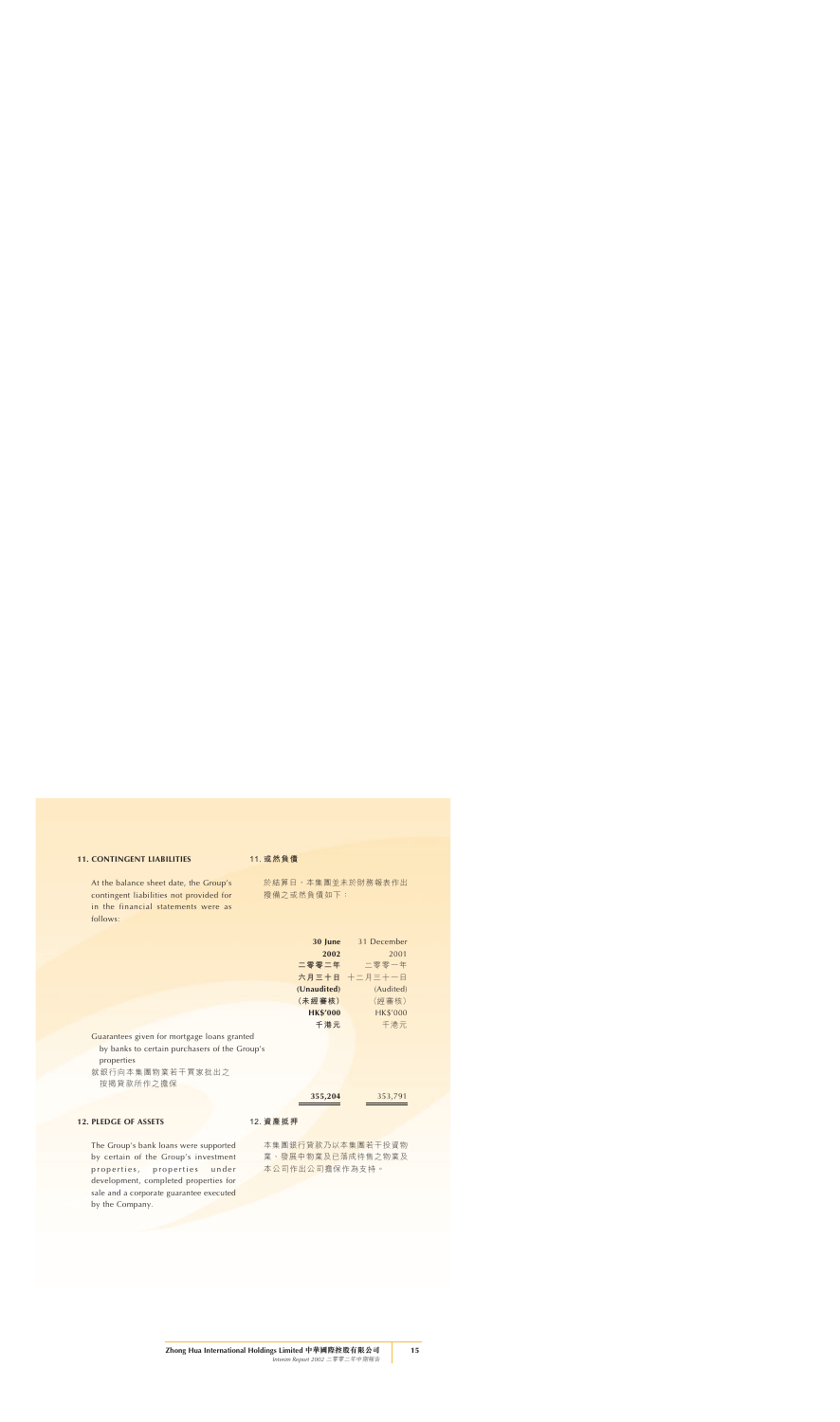### **13. COMMITMENTS**

**(a) Capital commitments**

**13. 承擔**

**(a) 資本承擔**

|                        |           |                 | Group           |
|------------------------|-----------|-----------------|-----------------|
|                        |           |                 | 本集團             |
|                        |           | 30 June         | 31 December     |
|                        |           | 2002            | 2001            |
|                        |           | 二零零二年           | 二零零一年           |
|                        |           |                 | 六月三十日 十二月三十一日   |
|                        |           | (Unaudited)     | (Audited)       |
|                        |           | (未經審核)          | (經審核)           |
|                        |           | <b>HK\$'000</b> | <b>HK\$'000</b> |
|                        |           | 千港元             | 千港元             |
|                        |           |                 |                 |
| Capital commitments in | 有關物業發展項目之 |                 |                 |
| respect of property    | 資本承擔:     |                 |                 |
| development projects:  |           |                 |                 |
| Contracted, but not    | 已訂約但未撥備   |                 |                 |
| provided for           |           | 37,583          | 67,894          |
|                        |           |                 |                 |
|                        |           |                 |                 |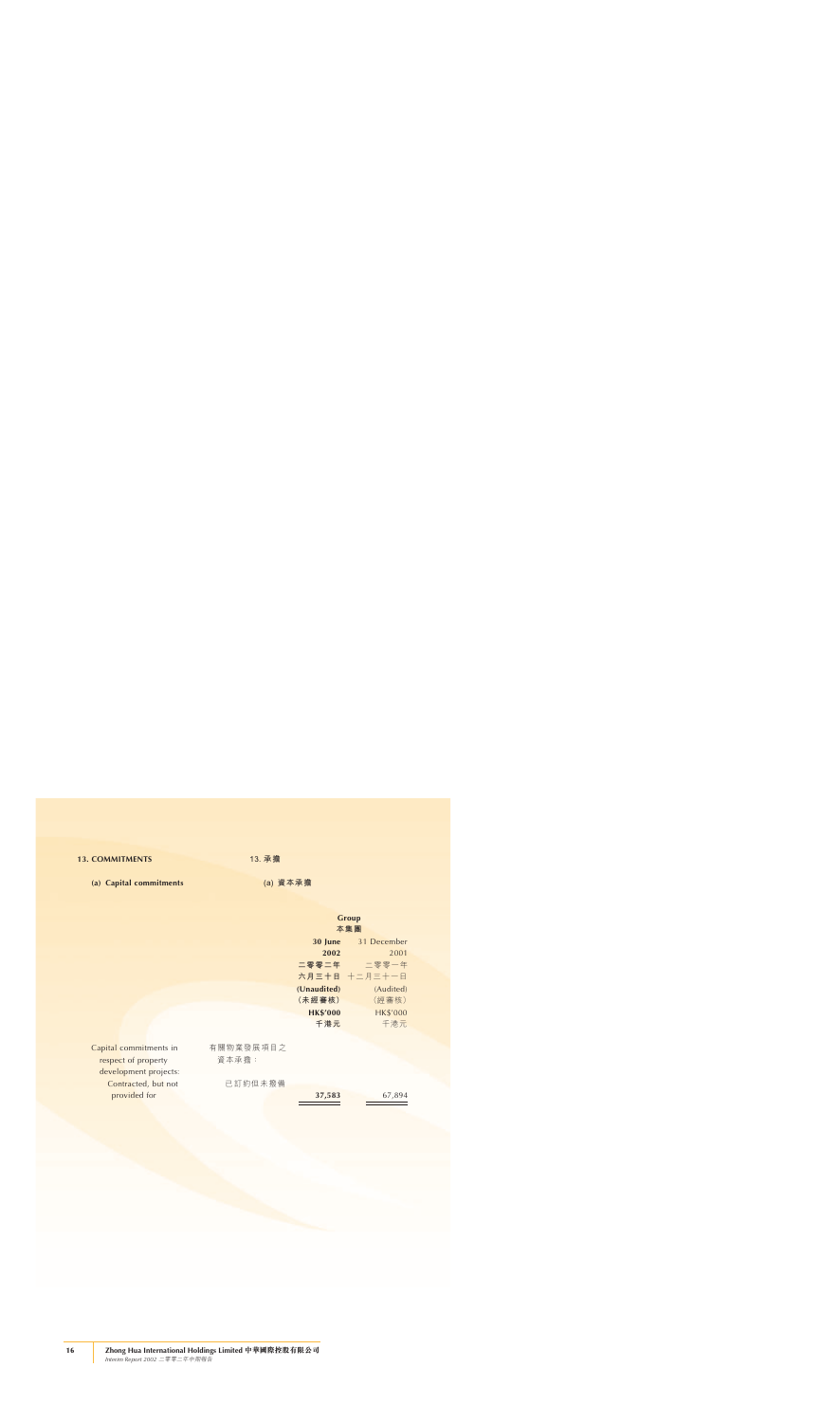### **13. COMMITMENTS** *(Con't)*

- **(b) Commitments under operating leases**
	- *(i) As lessor*

The Group leases certain of its investment properties under operating lease arrangements with leases negotiated for terms ranging from one to eight years.

At 30 June 2002, the Group had total future minimum lease receivables under noncancellable operating leases with its tenants falling due as follows:

**13. 承擔**(續)

**(b)經營租約承擔**

*(i)* 作為出租人

本集團根據經營租賃安排出租其 若干投資物業,經磋商之租約年 期介乎一至八年。

於二零零二年六月三十日,本集 團根據不可撤銷之經營租約與其 租客訂立之未來最低租約應收款 項及到期日如下:

# **Group**

|                               |          | 30 June         | 31 December   |
|-------------------------------|----------|-----------------|---------------|
|                               |          | 2002            | 2001          |
|                               |          | 二零零二年           | 二零零一年         |
|                               |          |                 | 六月三十日 十二月三十一日 |
|                               |          | (Unaudited)     | (Audited)     |
|                               |          | (未經審核)          | (經審核)         |
|                               |          | <b>HK\$'000</b> | HK\$'000      |
|                               |          | 千港元             | 千港元           |
| Within one year               | 於一年內     | 5,490           | 5,852         |
| In the second to fifth years, | 於第二至第五年  |                 |               |
| Inclusive                     | (包括首尾兩年) | 4,926           | 6,847         |
| After five years              | 於五年後     | 2,331           | 2,867         |
|                               |          | 12,747          | 15,566        |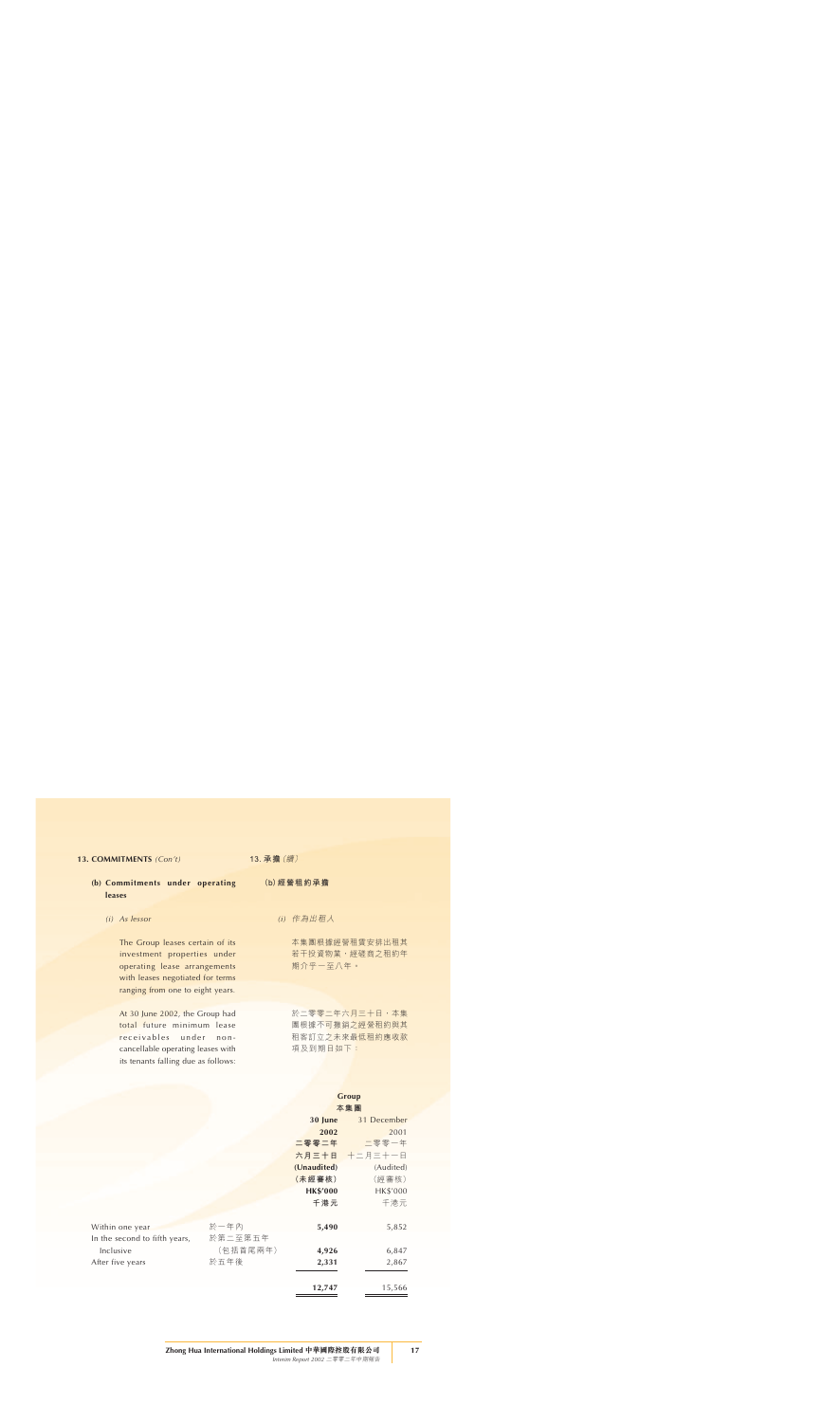#### **13. COMMITMENTS** *(Con't)*

- **(b) Commitments under operating leases** *(Con't)*
	- *(ii) As lessee*

At 30 June 2002, the Group had total future minimum lease payments under non-cancellable operating leases falling due as follows:

**13. 承擔**(續)

**(b) 經營租約承擔**(續)

*(ii)* 作為承租人

於二零零二年六月三十日,本集 團根據不可撤銷之經營租約與其 租客訂立未來最低應付租金款項 及到期日如下:

# Group<br>**土**焦国

|                        |          | 本集團             |               |
|------------------------|----------|-----------------|---------------|
|                        |          | 30 June         | 31 December   |
|                        |          | 2002            | 2001          |
|                        |          | 二零零二年           | 二零零一年         |
|                        |          |                 | 六月三十日 十二月三十一日 |
|                        |          | (Unaudited)     | (Audited)     |
|                        |          | (未經審核)          | (經審核)         |
|                        |          | <b>HK\$'000</b> | HK\$'000      |
|                        |          | 千港元             | 千港元           |
| Within one year        | 於一年內     | 2,732           | 4,083         |
| In the second to fifth | 於第二至第五年  |                 |               |
| years, Inclusive       | (包括首尾兩年) |                 | 1,112         |
|                        |          | 2,732           | 5,195         |

### **14. CONNECTED AND RELATED PARTY TRANSACTION**

On 24 April 2002, Ho Tsam Hung, a director of the Company, entered into an agreement with the Company to indemnify the Company from any losses arising from certain other receivables and investment deposit totalling approximately HK\$116,956,000. The indemnity covers the period from 24 April 2002 to 31 December 2002.

#### **14. 關連及關連人士交易**

於二零零二年四月二十四日,本公司之 董事何湛雄與本公司訂立一項協議,以 保証賠償本公司因若干其他應收款項及 投資按金總數約116,956,000港元所產生 之任何虧損。是項賠償涵蓋期間由二零 零二年四月二十四日起至二零零二年十 二月三十一日止。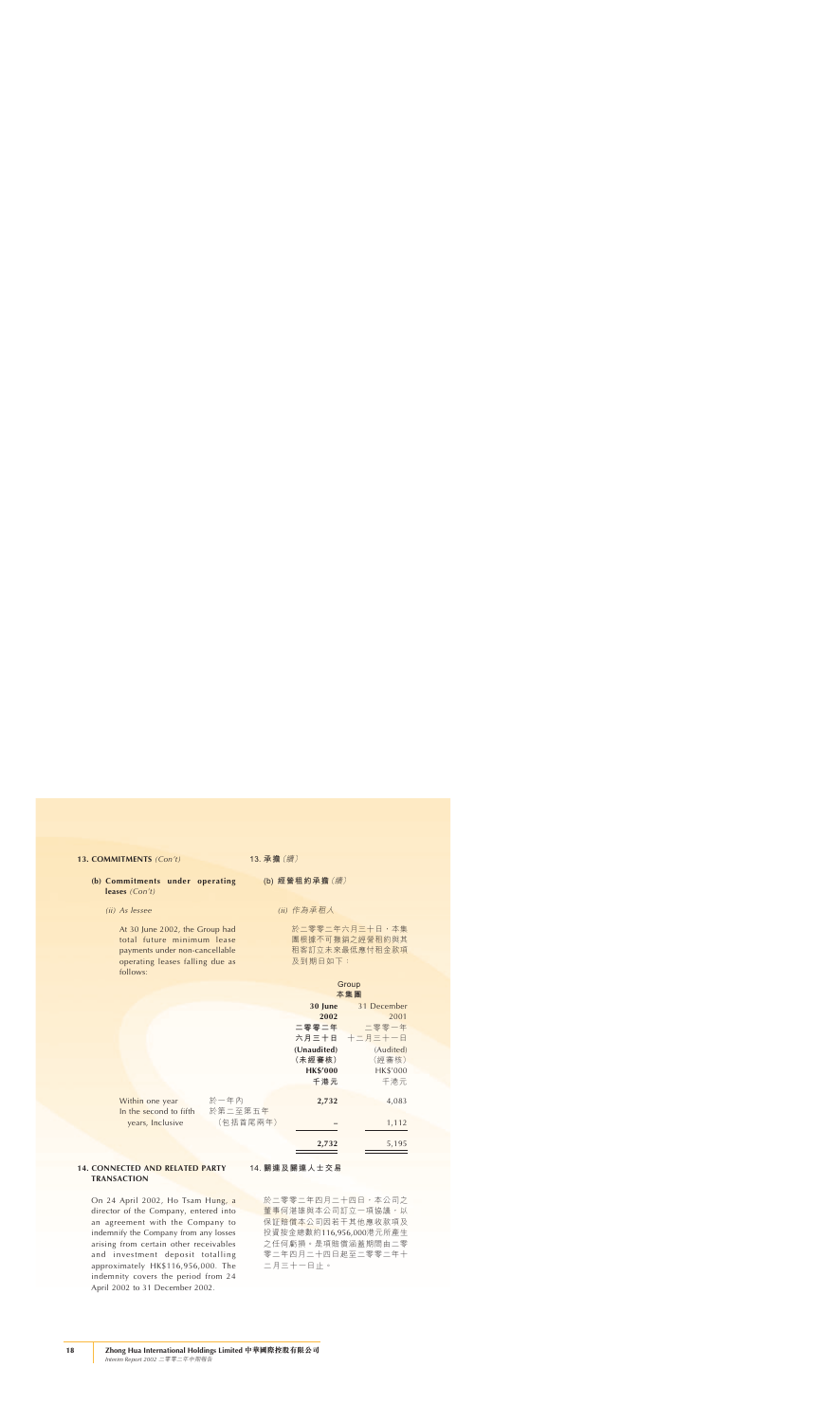### **REVIEW OF RESULTS**

The Directors are pleased to report that the Group recorded a turnover of HK\$103,418,000, net profit from ordinary activities attributable to shareholders of HK\$9,494,000, and basic earnings per share of HK0.32 cent for the six months ended 30 June 2002 (the "Period"). These figures represented decreases of approximating 20%, 75% and 75% respectively when compared to a turnover of HK\$129,339,000, net profit from ordinary activities attributable to shareholders of HK\$38,002,000 and basic earnings per share of HK1.28 cents for the six months ended 30 June 2001.

### **BUSINESS REVIEW**

The Group's turnover in the Period mainly comprised pre-sale of Phase III of the residential units currently under construction and sale of the commercial podiums of Haizhu Peninsula Garden in Guangzhou, the People's Republic of China (the "PRC"), together with rental income generated from the commercial podiums of Gang Yu Square in Chongqing and commercial podiums in Guangzhou.

### **Property development and investment business**

The construction of the superstructure of Phase III of Haizhu Peninsula Garden was completed in late 2001 and it is expected the residential units in Phase III will be available in move-in condition in late 2002. Up to 30 June 2002, over 55% of the residential units has been sold.

#### **業績回顧**

董事會欣然公佈,本集團於截至二零零二年 六月三十日止六個月(「期間」)錄得營業額 103,418,000港元,股東應佔日常業務純利 9,494,000港元及每股基本盈利為 0.32港 仙,比較截至二零零一年六月三十日止六個 月之營業額129,339,000港元、股東應佔日 常業務純利38,002,000港元及每股基本盈利 1.28港仙,分別下跌約20%、75%及75%。

#### **業務回顧**

期間,本集團之營業額主要包括預售中華人 民共和國(「中國」)廣州海珠半島花園施工中 之第三期住宅單位及銷售其商場,以及來自 中國重慶港渝廣場之商場租金收益及位於廣 州之商場租金收入。

### **物業發展及投資業務**

海珠半島花園第三期之上蓋施工工程已於二 零零一年年底峻工,預期第三期之住宅單位 將於二零零二年年底入伙。直至二零零二年 六月三十日,已售出逾55%之住宅單位。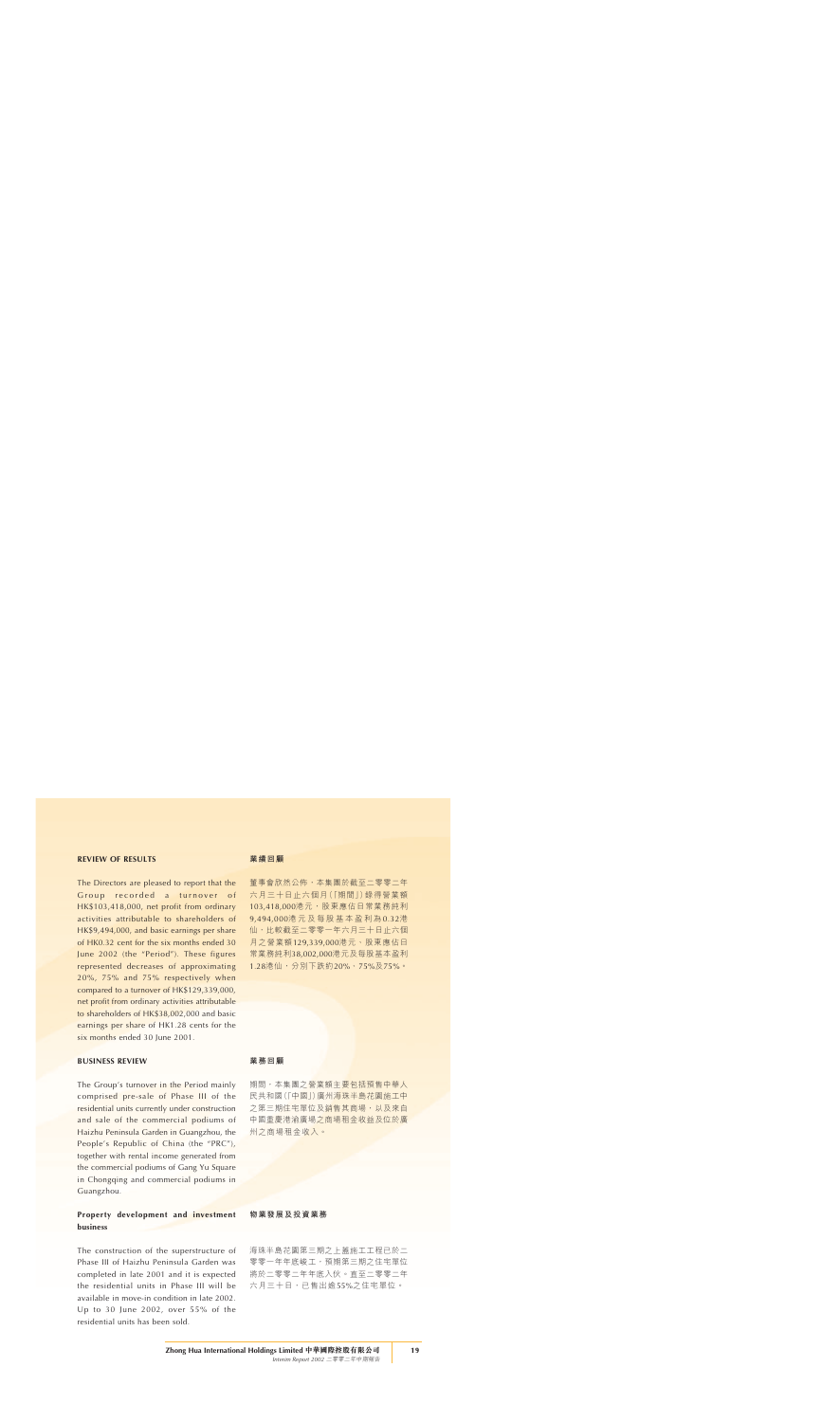### **BUSINESS REVIEW** *(Con't)*

### **Provision of online English learning services**

The Group had commenced the selling of the "GlobalEnglish" learning courses in early 2002 and the results were satisfactory. We had successfully procured several large-scale corporate customers and sub-distributors in the PRC and Hong Kong during the Period and it is expected that the sale of the online English learning courses will continue to increase and generate additional revenue for the Group in the future.

# **Provision of exclusive technology consultancy services**

The Group had conducted large-scale marketing campaign to promote the use of phone banking services in Guangzhou in late 2001 and early 2002 and the results were satisfactory. During the Period, service contracts with major telecommunication and media and other companies to serve as their phone banking payment service provider in Guangdong Province excluding Shenzhen had been obtained and it is expected that the technology consultancy fee income will continue to increase in the future.

**業務回顧**(續)

### **提供網上英語學習課程**

本集團已於二零零二年初開始出售「Global English」學習課程, 成績十分理想。期內, 本集團已於中國及香港成功奪得數個大型公 司及分銷商客戶,亦預期出售網上英語學習 課程將繼續於日後為本集團締造額外收益。

### **提供獨家科技顧問服務**

本集團已於二零零一年年底及二零零二年年 初在廣州進行大型推廣活動以宣傳電話銀行 服務,成績十分理想。期內,於廣東省(深 圳除外)奪得大型電訊公司、媒體及其他公 司之服務合約並成為彼等之電話銀行付費服 務供應商,預期科技顧問費收入將於日後持 續增加。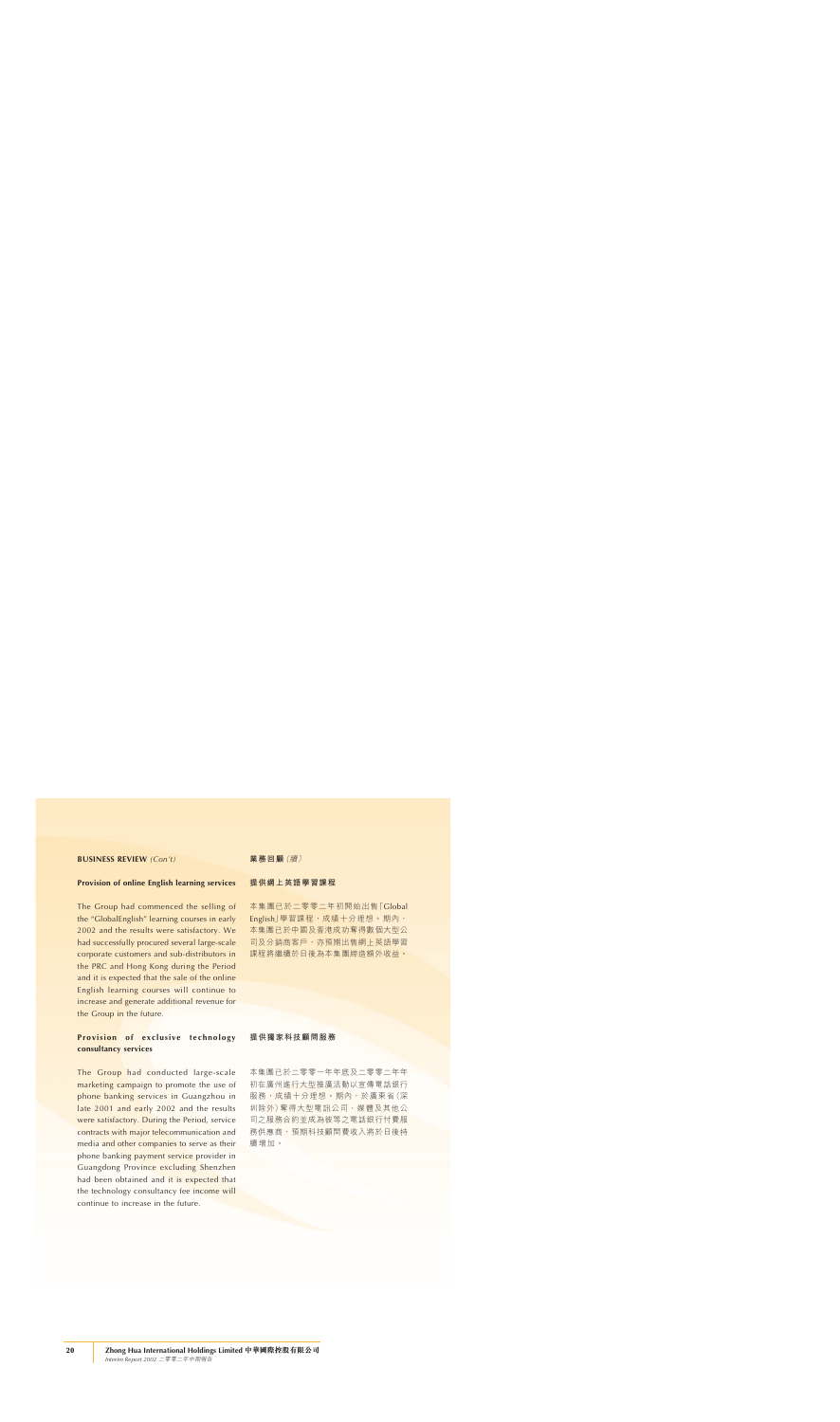### **FINANCIAL REVIEW**

#### **Liquidity and Financial Resources**

The Group generally financed its businesses with internally generated cash flows and banking facilities. Cash and bank balances for the Group as at 30 June 2002 amounted to HK\$33,605,000 (31 December 2001: HK\$55,174,000) and pledged deposits of HK\$2,857,000 (31 December 2001: HK\$4,071,000) while interest-bearing bank loans for the Group amounted to HK\$216,498,000 (31 December 2001: HK\$193,451,000) of which 97%, 2% and 1% respectively are repayable within one year or on demand, in the second year and in the third to fifth years, inclusive. An amount of HK\$204,798,000 bank loans are charged at fixed interest rates.

The Group's gearing ratio as at 30 June 2002 was 0.34 (31 December 2001: 0.33), calculated based on the Group's total debts of HK\$600,202,000 (31 December 2001: HK\$574,620,000) over total assets of HK\$1,746,013,000 (31 December 2001: HK\$1,719,354,000).

#### **財務回顧**

### **流動資金及財務資源**

本集團一般以內部產生之流動現金及銀行信 貸作為其運作所需資金。於二零零二年六月 三十日,本集團之現金及銀行結存達 33,605,000港元(二零零一年十二月三十一 日: 55.174.000港元), 及已抵押存款 2,857,000港元(二零零一年十二月三十一 日:4,071,000港元)而計息之銀行貸款為 216,498,000港元(二零零一年十二月三十一 日: 193,451,000港元), 其中97%、2%及 1%分別於一年內或按要求、第二年及第三 至 五 年 (包 括 首 尾 兩 年) 內 償 還 。 為 數 204,798,000港元之銀行貸款乃按固定息率 計息。

本集團於二零零二年六月三十日之資本負債 比率為0.34(二零零一年十二月三十一日: 0.33),乃按本集團債務總額600,202,000港 元 (二零零一年十二月三十一日: 574,620,000港 元 )除 以 資 產 總 值 1,746,013,000港元(二零零一年十二月三十 一日:1,719,354,000港元)計算。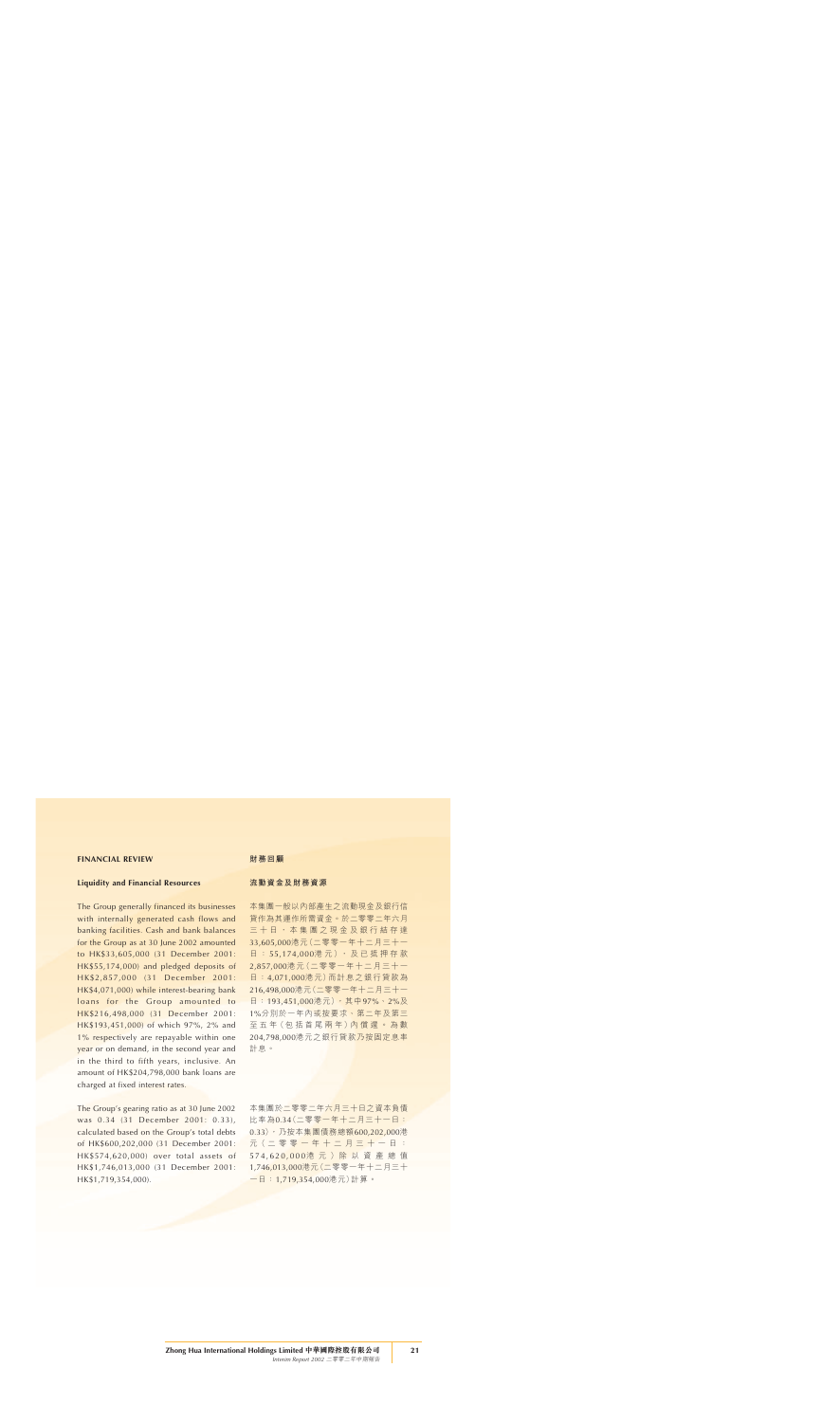### **FINANCIAL REVIEW** *(Con't)*

### **Currency Structure**

The Group had limited exposure to foreign exchange rate fluctuations as most of its transactions, including borrowings, were mainly denominated in Hong Kong dollars or Renminbi and the exchange rates of these currencies were relatively stable throughout the Period.

### **Pledge of Assets**

The Group had utilized bank loan facilities amounting to HK\$216,498,000 (31 December 2001: HK\$193,451,000) as at 30 June 2002. The bank loans were supported by certain of the Group's investment properties, properties under development, completed properties for sales and a corporate guarantee executed by the Company.

### **Contingent Liabilities**

As at 30 June 2002, guarantees given for mortgage loans granted by banks to certain purchasers of the Group's properties amounted to HK\$355,204,000 (31 December 2001: HK\$353,791,000).

**財務回顧**(續)

#### **貨幣結構**

由於本集團絕大部份交易(包括借款)主要以 港元及人民幣結算,而該等貨幣匯率在本期 間內相對穩定,故本集團於期間內所面對之 外幣匯率波動不大。

#### **資產抵押**

於二零零二年六月三十日,本集團經已使用 216,498,000港元之銀行信貸額(二零零一年 十二月三十一日:193,451,000港元)。銀行 貸款以本集團若干投資物業、發展中物業、 供出售之已落成物業及由本公司作出之公司 擔保作為支持。

### **或然負債**

於二零零二年六月三十日,就銀行向本集團 物業若干買家批出之按揭貸款而作出之擔保 達355,204,000港元(二零零一年十二月三十 一日:353,791,000港元)。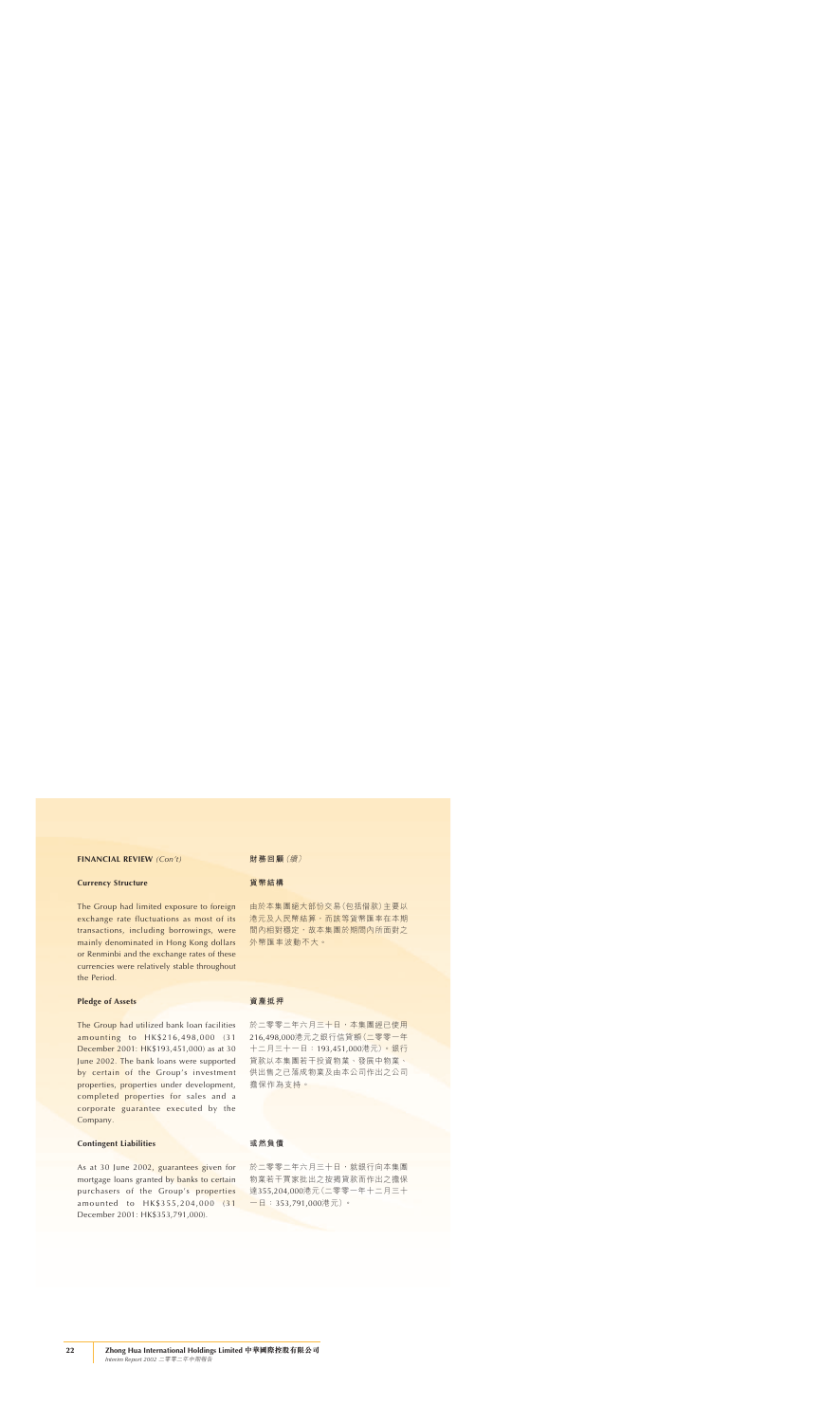### **FINANCIAL REVIEW** *(Con't)*

### **Employee and Remuneration Policy**

The Group employed approximately 93 full time staff in Hong Kong and the PRC as at 30 June 2002. Employees are remunerated according to the nature of their job and market trend, with built-in merit components incorporated in the annual increment to reward and motivate individual performance. In the PRC, the Group provides staff welfare and bonuses to its employees in accordance with the prevailing labour law. In Hong Kong, other staff benefits include medical schemes, mandatory provident fund schemes and employee share option scheme.

### **PROSPECTS**

The Directors are cautioned with respect to the declining returns in the market of luxurious residential apartments in the urban area of Guangzhou but will continue to evaluate the investment opportunities in other cities in the PRC.

The Directors are however optimistic that significant economic growth will be generated upon entering the World Trade Organisation and the 2008 Beijing Olympic Games in the PRC and therefore creating numerous investment opportunities. The Group will continue to evaluate attractive investment opportunities with aims to maximize shareholders' return.

**財務回顧**(續)

#### **僱員及薪酬政策**

於二零零二年六月三十日,本集團在香港及 中國共僱用約93名全職僱員。本集團根據員 工之工作性質及市場趨勢釐定酬金,每年加 薪亦考慮個別員工之優異表現,以獎勵及激 勵員工爭取表現。就國內而言,本集團按現 行勞工法例為員工提供福利及花紅,而在香 港則提供醫療計劃、強制性公積金計劃及僱 員購股權計劃等其他福利。

### **展望**

董事對於廣州市區之豪華洋房回報下降採審 慎態度,惟將繼續評估中國其他城市之投資 機會。

然而,董事對中國加入世界貿易組織及二零 零八年舉行北京奧運會所締造之重大經濟增 長樂觀,並將因此而創造多項投資機會。本 集團將繼續評估有利之投資機會以期擴展股 東回報。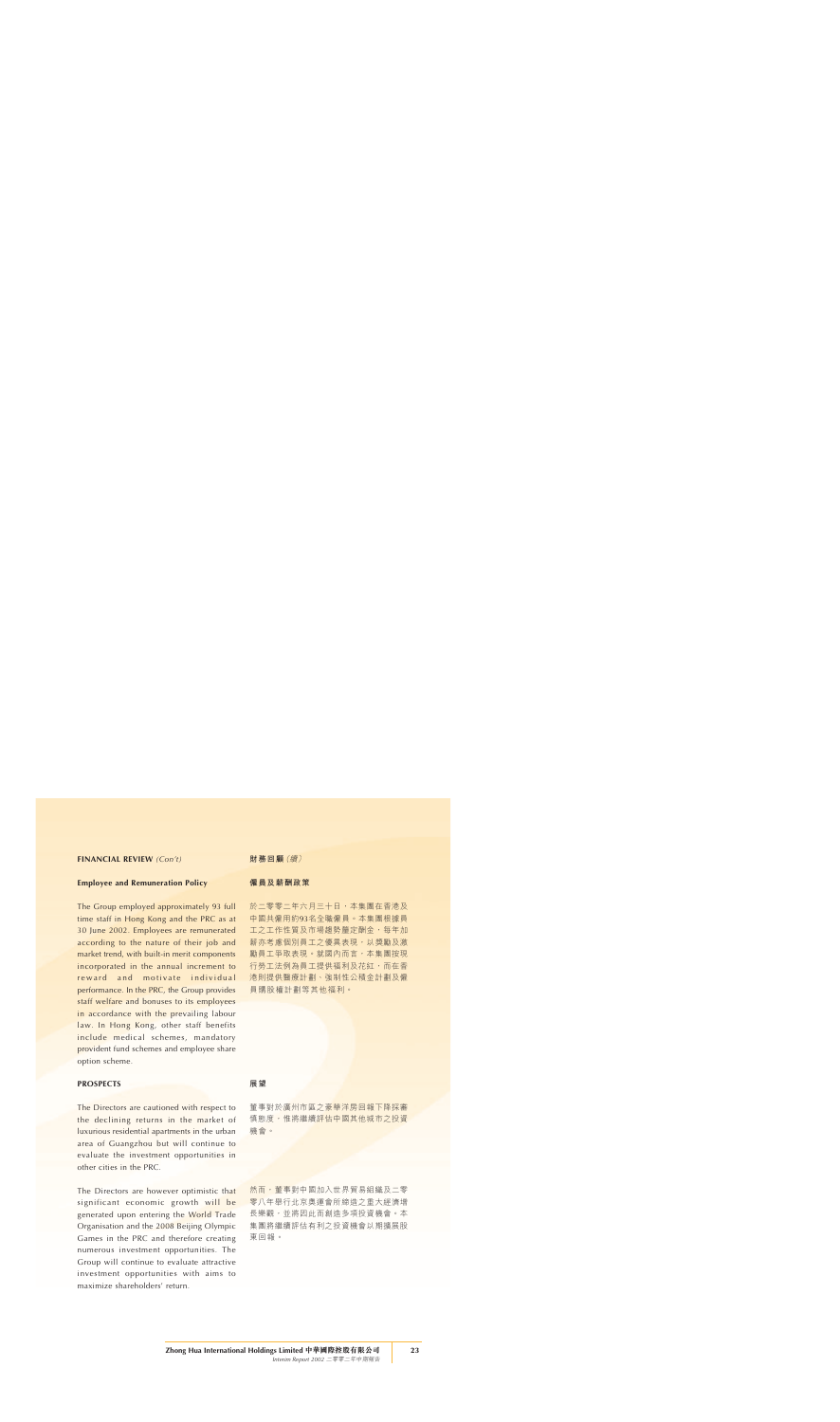As at 30 June 2002, the interests of the Directors in the equity or debt securities of the Company or any of its associated corporations (within the meaning of the Securities (Disclosure of Interests) Ordinance (the "SDI Ordinance")) as recorded in the register maintained by the Company pursuant to Section 29 of the SDI Ordinance, or which are required to be notified to the Company and The Stock Exchange of Hong Kong Limited (the "Stock Exchange") pursuant to the Model Code for Securities Transactions by Directors of Listed Companies (the "Model Code"), were as follows:

| <b>The Company</b>      | 本公司  |
|-------------------------|------|
| <b>Name of Director</b> | 董事姓名 |
| Ho Tsam Hung            | 何湛雄  |
| Ho Pak Hung             | 何伯雄  |
| Ho Kam Hung             | 何鑑雄  |
| Lam Ling Tak            | 林令德  |

# **董事所擁有之本公司及各聯繫公司股份權 益**

於二零零二年六月三十日,根據披露權益條 例第29條由本公司設置之登記冊所記錄之本 公司董事於本公司或其聯繫公司(定義見證 券(披露權益)條例「證券披露權益條例」)之 股本或債務證券權益,或根據上市公司董事 進行證券交易標準守則(「標準守則」)須知會 本公司及香港聯合交易所有限公司(「聯交 所」)之權益如下:

| The Company                               | 本公司                    |                                    |
|-------------------------------------------|------------------------|------------------------------------|
| <b>Name of Director</b>                   | 董事姓名                   | <b>Corporate interests</b><br>公司權益 |
| Ho Tsam Hung                              | 何湛雄                    | 270,000,000<br>(Note 1) (附註1)      |
| Ho Pak Hung                               | 何伯雄                    | 270,000,000<br>(Note 2) (附註2)      |
| Ho Kam Hung                               | 何鑑雄                    | 270,000,000<br>(Note 3) (附註3)      |
| Lam Ling Tak<br>(resigned on 1 July 2002) | 林令德<br>(已於二零零二年七月一日退任) | 95,738,380<br>(Note 4) (附註4)       |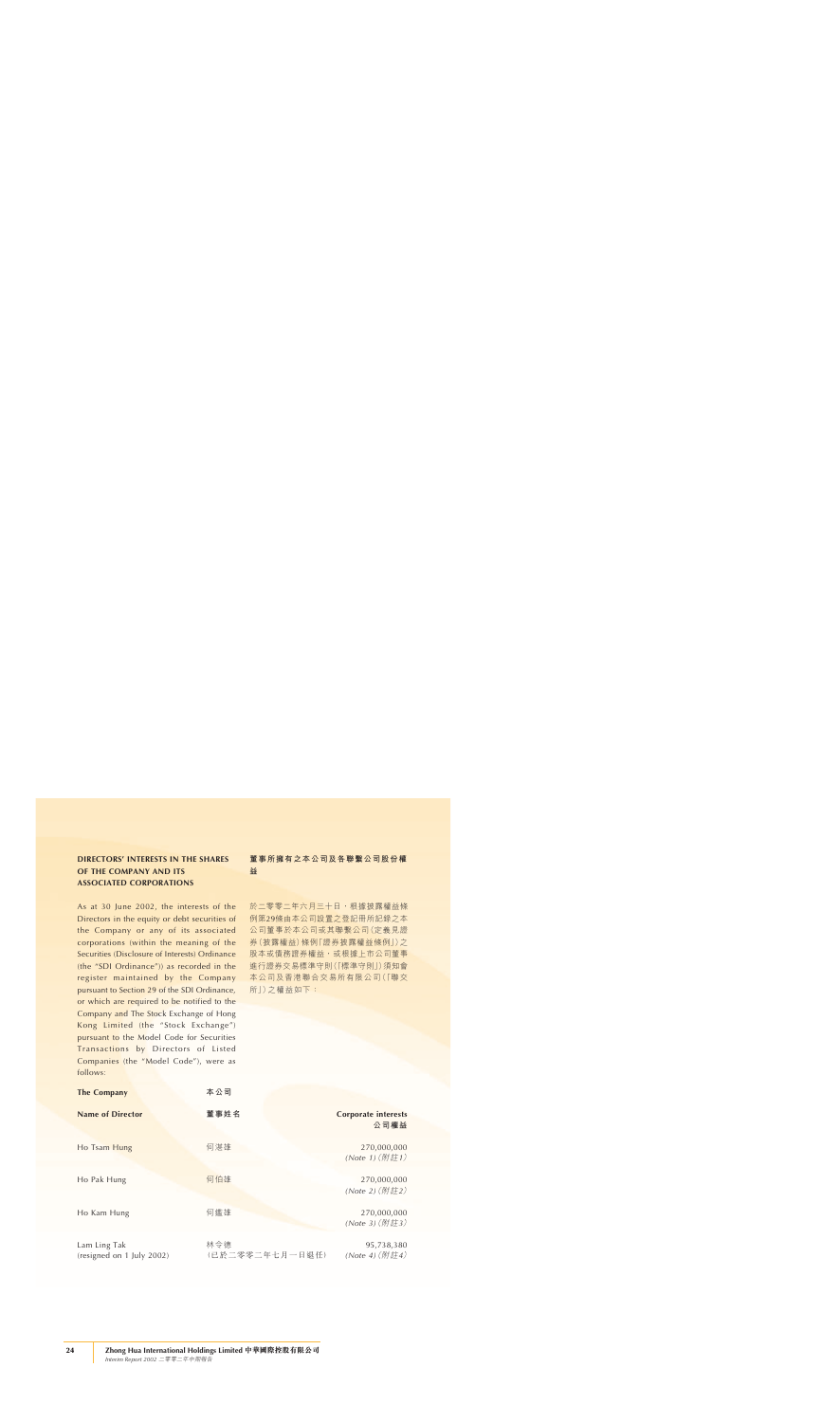#### *Notes:*

- (1) 270,000,000 shares are beneficially held by Ho Tsam Hung through Morgan Estate Assets Limited.
- (2) 270,000,000 shares are beneficially held by Ho Pak Hung through On Tai Profits Limited.
- (3) 270,000,000 shares are beneficially held by Ho Kam Hung through Morcambe Corporation.
- (4) 95,738,380 shares are beneficially held by Lam Ling Tak through Tasman Treasure Profits Limited.

**董事所擁有之本公司及各聯繫公司股份權 益**(續)

### **附註:**

- (1) 270,000,000股由何湛雄透過Morgan Estate Assets Limited實益持有。
- (2) 270,000,000股由何伯雄透過On Tai Profits Limited實益持有。
- (3) 270,000,000股由何鑑雄透過 Morcambe Corporation實益持有。
- (4) 95,738,380股由林令德透過Tasman Treasure Profits Limited實益持有。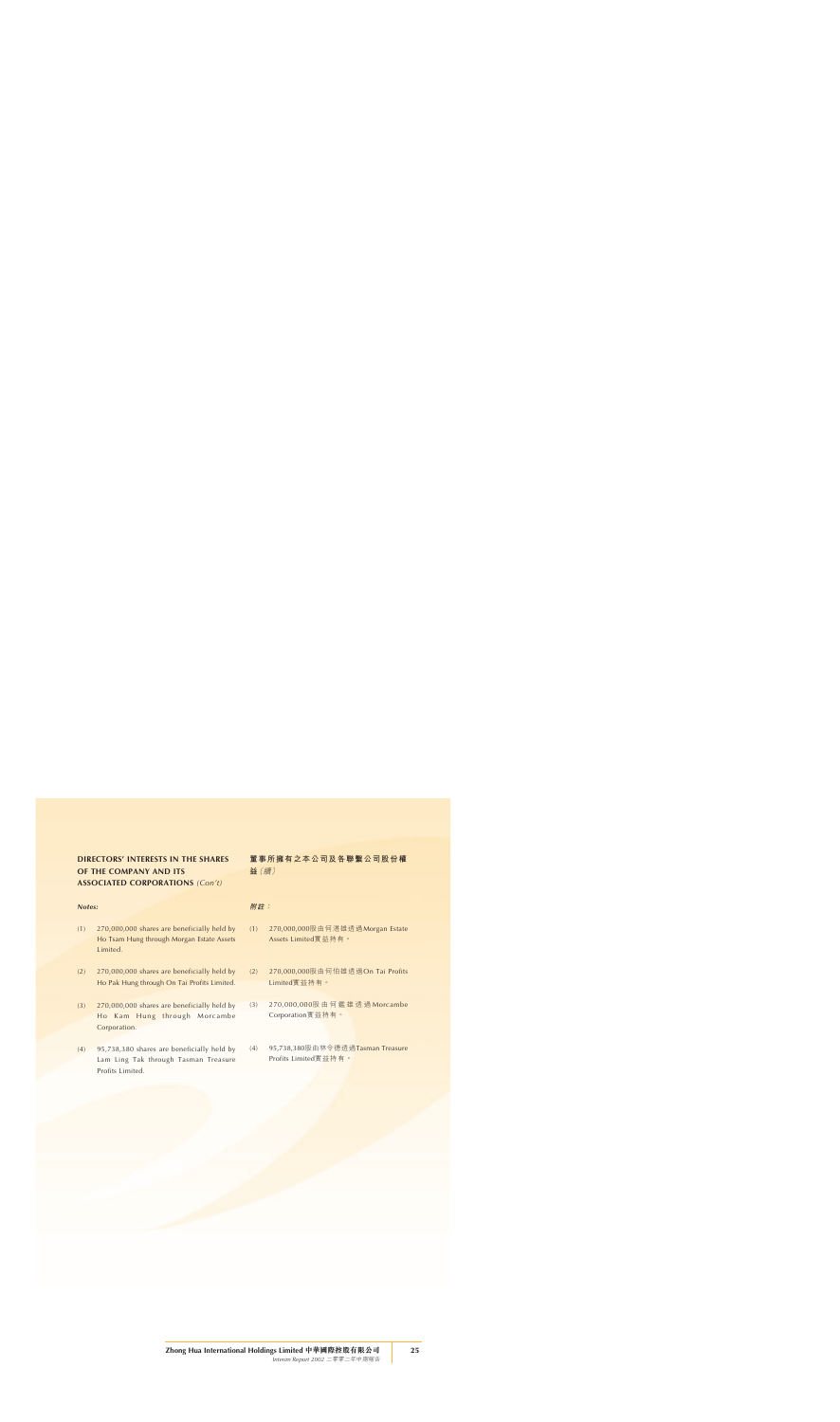### **SHARES IN ASSOCIATED CORPORATIONS OF THE COMPANY**

At 30 June 2002, the following Directors of the Company had interests in the non-voting deferred shares in certain of the Company's subsidiaries:

(a) Interests in the non-voting deferred shares of Powerex Investment Limited.

**董事所擁有之本公司及各聯繫公司股份權 益**(續)

#### **本公司聯繫公司股份**

於二零零二年六月三十日,下列董事所擁有 之本公司若干附屬公司無投票權遞延股之權 益如下:

(a) 所擁有之健力投資有限公司無投票權 遞延股份權益

|                         |          | Personal         | Corporate        |              |
|-------------------------|----------|------------------|------------------|--------------|
|                         |          | <b>Interests</b> | <b>Interests</b> | <b>Total</b> |
| <b>Name of Director</b> | 董事姓名     | 個人權益             | 公司權益             | 合計           |
|                         |          |                  |                  |              |
| Ho Tsam Hung            | 何湛雄      | 91               | $9,997*$         | 10,088       |
| Ho Pak Hung             | 何伯雄      | 91               | $9,997*$         | 10,088       |
| Ho Kam Hung             | 何鑑雄      | 91               | 9,997 *          | 10,088       |
| Lam Ling Tak            | 林令德      | 27               | 9,997 *          | 10,024       |
| (resigned on            | (已於二零零二年 |                  |                  |              |
| 1 July 2002)            | 十月一日 退任) |                  |                  |              |

These non-voting deferred shares were held by Smart Hero Investment Limited, of which the entire issued share capital of 10,000,000 shares was held by Shun Fat (Holdings) Limited ("Shun Fat") as to 9,986,667 shares. Ho Tsam Hung as to 3,334 shares and Ho Pak Hung, Ho Kam Hung and Lam Ling Tak as to 3,333 shares each. Shun Fat was held equally by Ho Tsam Hung. Ho Pak Hung, Ho Kam Hung and Lam Ling Tak.

該等無投票權遞延股乃由超霸投資有 限公司持有,而其全部已發行股份 10,000,000股乃分別由 Shun Fat (Holdings) Limited (「Shun Fat」)持有 9,986,667股、何湛雄持有3,334股及 何伯雄、何鑑雄與林令德各持有 3,333股。Shun Fat之股權由何湛雄、 何伯雄、何鑑雄及林令德平均持有。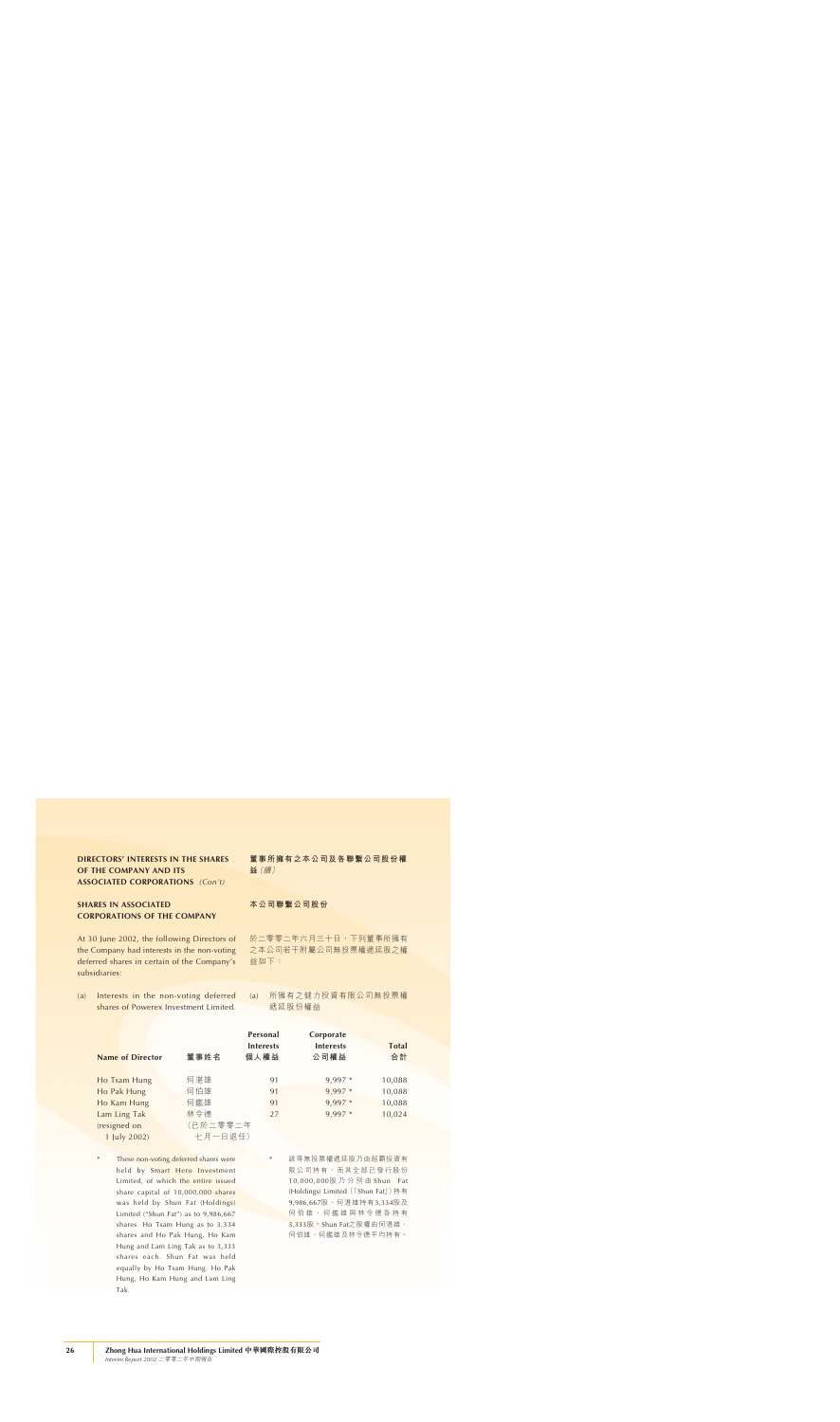# **SHARES IN ASSOCIATED CORPORATIONS OF THE COMPANY**

*(Con't)*

(b) Interests in the non-voting deferred shares of Dongxum Real Estate Development Company Limited

**董事所擁有之本公司及各聯繫公司股份權 益**(續)

**本公司聯繫公司股份**(續)

(b) 所擁有之東迅房地產發展有限公司無 投票權遞延股份權益

|                           |          | <b>Personal Interests</b> | <b>Total</b> |
|---------------------------|----------|---------------------------|--------------|
| <b>Name of Director</b>   | 董事姓名     | 個人權益                      | 合計           |
|                           |          |                           |              |
| Ho Tsam Hung              | 何湛雄      | 91                        | 91           |
| Ho Pak Hung               | 何伯雄      | 91                        | 91           |
| Ho Kam Hung               | 何鑑雄      | 91                        | 91           |
| Lam Ling Tak              | 林令德      | 27                        | 27           |
| (resigned on 1 July 2002) | (已於二零零二年 |                           |              |
|                           | 七月一日退任)  |                           |              |

(c) Interests in the non-voting deferred shares of Smart Hero (Holdings) **Limited** 

(c) 所擁有之超霸控股有限公司無投票權 遞延股份權益

|          |      | <b>Total</b>              |
|----------|------|---------------------------|
| 董事姓名     | 個人權益 | 合計                        |
|          |      |                           |
| 何湛雄      | 91   | 91                        |
| 何伯雄      | 91   | 91                        |
| 何鑑雄      | 91   | 91                        |
| 林令德      | 27   | 27                        |
| (已於二零零二年 |      |                           |
| 十月一日 退任) |      |                           |
|          |      | <b>Personal Interests</b> |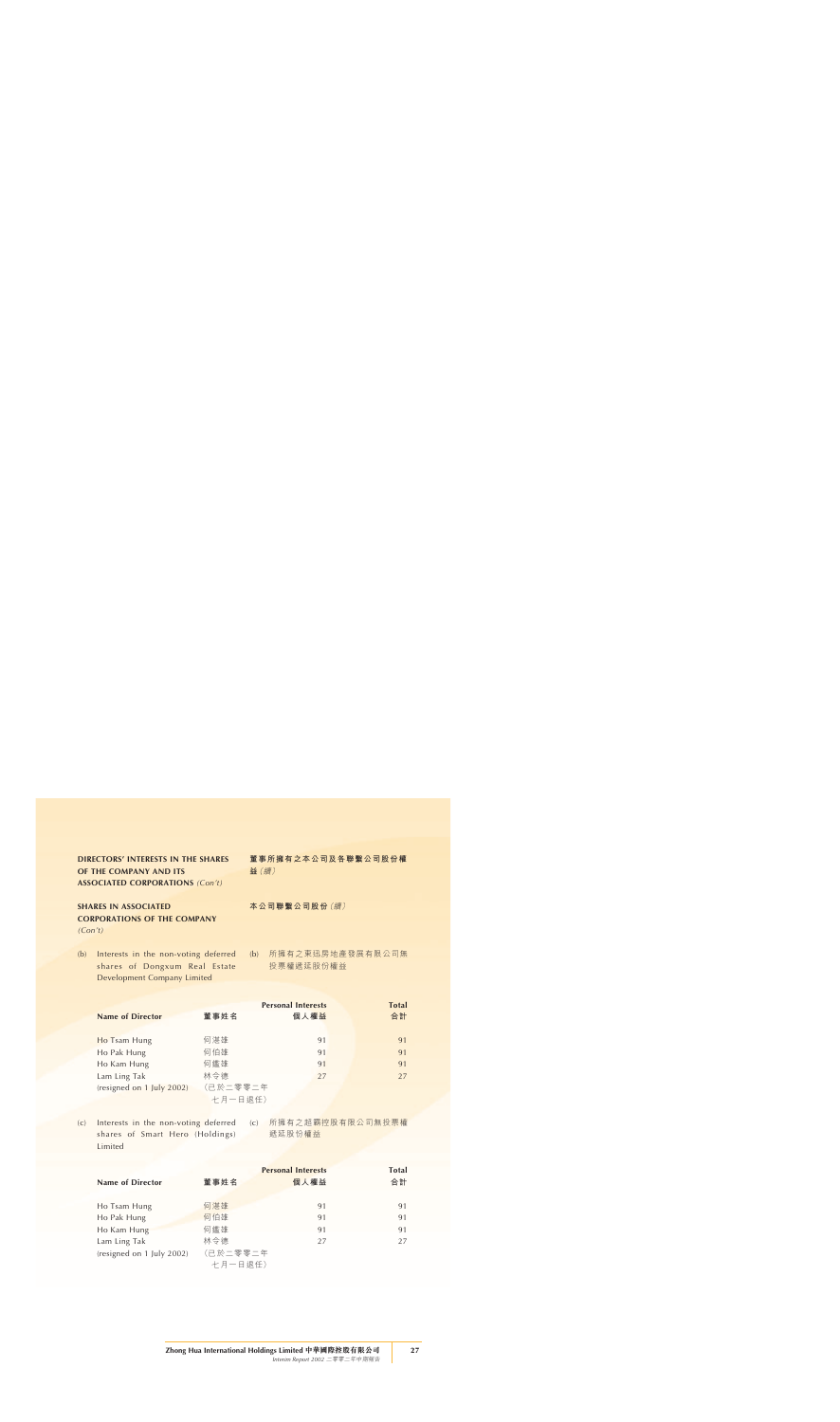# **SHARES IN ASSOCIATED CORPORATIONS OF THE COMPANY**

*(Con't)*

(d) Interests in the non-voting deferred shares of China Land Realty Investment Limited

**董事所擁有之本公司及各聯繫公司股份權 益**(續)

**本公司聯繫公司股份**(續)

(d) 所擁有之中華置業地產投資有限公司 無投票權遞延股份權益

| <b>Name of Director</b>   | 董事姓名     | <b>Personal Interests</b><br>個人權益 | <b>Total</b><br>合計 |
|---------------------------|----------|-----------------------------------|--------------------|
|                           |          |                                   |                    |
| Ho Tsam Hung              | 何湛雄      | 91                                | 91                 |
| Ho Pak Hung               | 何伯雄      | 91                                | 91                 |
| Ho Kam Hung               | 何鑑雄      | 91                                | 91                 |
| Lam Ling Tak              | 林令德      | 27                                | 27                 |
| (resigned on 1 July 2002) | (已於二零零二年 |                                   |                    |
|                           | 七月一日退任)  |                                   |                    |

Save as disclosed above, as at 30 June 2002, none of the Directors or their respective associates had or were deemed to have any interest in the securities of the Company or any of its associated corporations (within the meaning of the SDI Ordinance) which required notification pursuant to Section 28 of the SDI Ordinance (including interests which any such Director is deemed or taken to have under Section 31 of or Part I of the Schedule to the SDI Ordinance) or which are required, pursuant to Section 29 of the SDI Ordinance, to be recorded in the register maintained by the Company or as otherwise notified to the Company and the Stock Exchange pursuant to the Model Code.

除上文所披露者外,於二零零二年六月三十 日,各董事或彼等各自之聯繫人士並無擁有 或並無被視為擁有任何根據披露權益條例第 28條須知會之本公司或各聯繫公司(定義見 披露權益條例)之證券權益(包括董事按披露 權益條例第31條或附表第一部份被視為或當 作擁有之權益),或根據公開權益條例第29 條須載入本公司按該條例規定所設置登記冊 之權益,或根據標準守則須知會本公司及聯 交所之權益。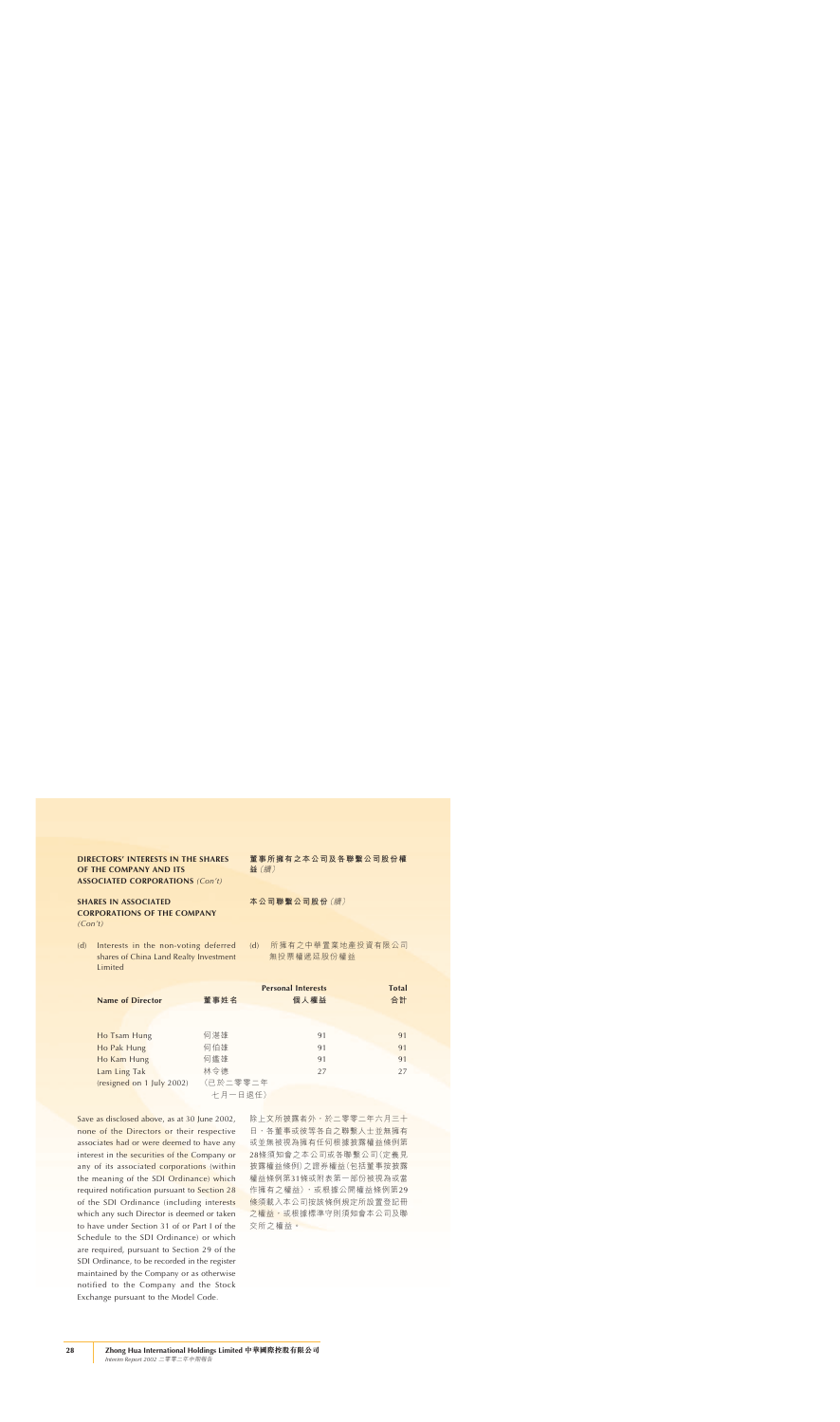# **DIRECTORS' RIGHTS TO ACQUIRE SHARES**

Apart from as disclosed under the headings "Directors' interests in the shares of the Company and its associated corporations" above and "Share option scheme" below, at no time during the Period were rights to acquire benefits by means of the acquisition of shares in or debentures of the Company or any other body corporate granted to any director or their respective spouse or children under 18 years of age, or were any such rights exercised by them; or was the Company or any of its subsidiaries a party to any arrangement to enable the directors or their respective spouse or children under 18 years of age to acquire such rights in any other body corporate.

### **SHARE OPTION SCHEME**

On 11 June 2002, the Company adopted a new share option scheme (the "2002 Scheme") pursuant to the amendments to chapter 17 of the Rules Governing the Listing of Securities on the Stock Exchange (the "Listing Rules"). During the Period, the Company did not grant any options under the 2002 Scheme.

### **董事購買股份之權利**

除上文「董事於本公司及其聯繫公司之股份 權益」及下文「購股權計劃」所披露者外,於 本期間內任何時間,概無將可藉購入本公司 或任何其他法人團體之股份或債券而獲得利 益之權利授予任何董事、彼等各自之配偶或 18歲以下子女,而彼等亦概無行使該等權 利。本公司或其附屬公司亦無參與訂立任何 安排,使董事、彼等各自之配偶或18歲以下 子女可自任何其他法人團體獲得該等權利。

### **購股權計劃**

於二零零二年六月十一日,本公司根據聯交 所證券上市規則(「上市規則」)第17章之修 訂採納一項新購股權計劃(「二零零二年計 劃」)。期內,本公司並無根據二零零二年計 劃授出任何購股權。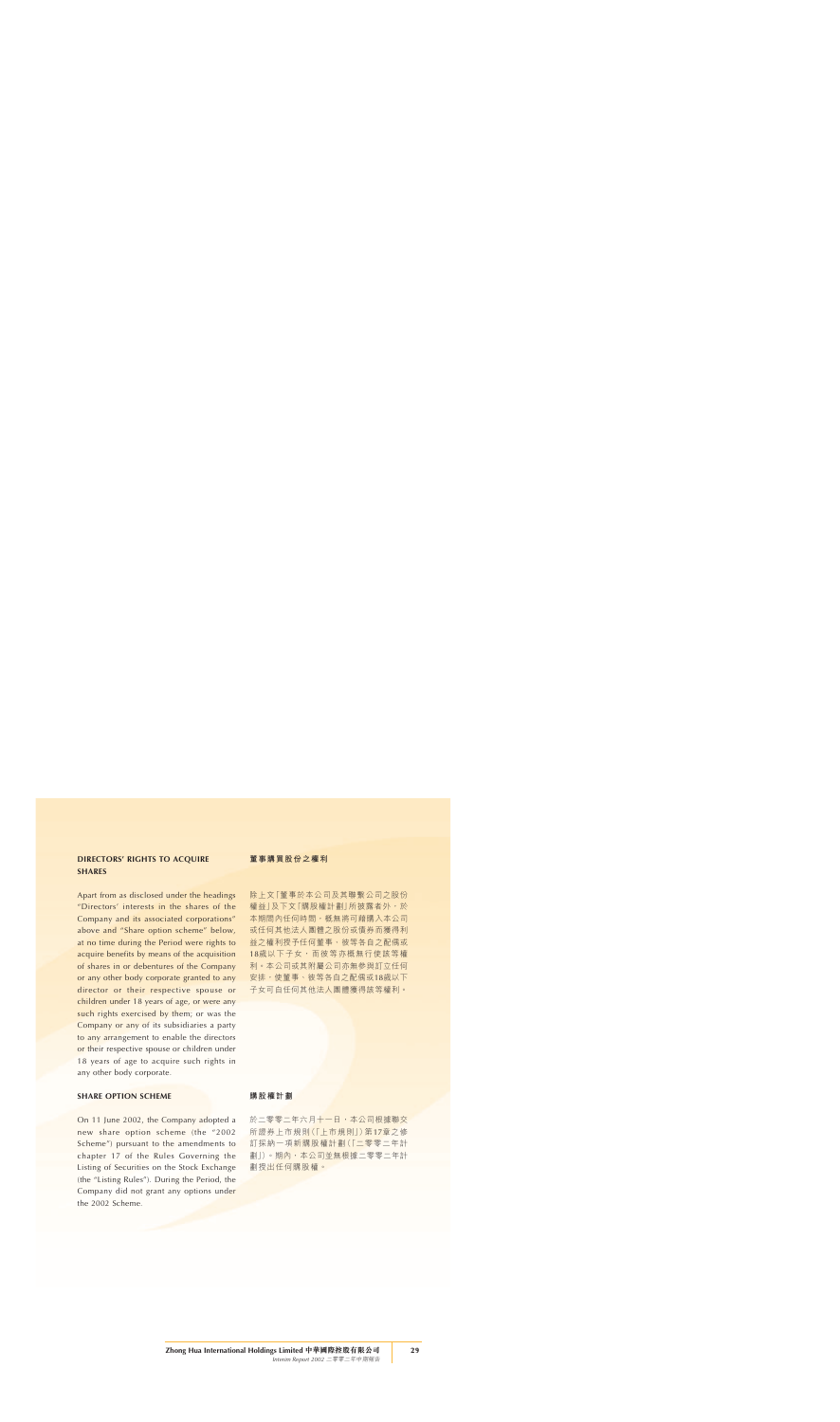### **SHARE OPTION SCHEME** *(Con't)*

Meanwhile, the share option scheme adopted by the Company on 19 September 1997 (the "1997 Scheme") ceased to operate on 11 June 2002. However, the options granted under the 1997 Scheme will remain in full force and effect, details of the options granted under the 1997 Scheme are as follows:

### **購股權計劃**(續)

與此同時,本公司於一九九七年九月十九日 採納之購股權計劃(「一九九七年計劃」)於二 零零二年六月十一日終止運作。然而,根據 一九九七年計劃授出之購股權將仍然全面有 效。根據一九九七年計劃授出之購股權詳情 如下:

|                                                    |                            | Number of share                                                                    |                                                                    |                                                                       |
|----------------------------------------------------|----------------------------|------------------------------------------------------------------------------------|--------------------------------------------------------------------|-----------------------------------------------------------------------|
| Name or category<br>of participant<br>參與者<br>名稱及類別 |                            | options outstanding<br>at beginning and<br>at end of period<br>期初及期末尚未行使<br>之購股權數目 | <b>Exercise period</b><br>of share options<br>購股權<br>行使期間          | <b>Exercise price</b><br>of share options<br>購股權<br>行使價<br>港元<br>HK\$ |
| <b>Directors</b><br>Ho Tsam Hung                   | 董事<br>何湛雄                  | 27,500,000                                                                         | 1 December 2001 to<br>1 December 2004<br>二零零一年十二月一日至<br>二零零四年十二月一日 | 0.1395                                                                |
| Ho Pak Hung                                        | 何伯雄                        | 27,500,000                                                                         | 1 December 2001 to<br>1 December 2004<br>二零零一年十二月一日至<br>二零零四年十二月一日 | 0.1395                                                                |
| Ho Kam Hung                                        | 何鑑雄                        | 27,500,000                                                                         | 1 December 2001 to<br>1 December 2004<br>二零零一年十二月一日至<br>二零零四年十二月一日 | 0.1395                                                                |
| Lam Ling Tak<br>(resigned on<br>1 July 2002)       | 林令德<br>(已於二零零二年<br>七月一日退任) | 27,500,000                                                                         | 1 December 2001 to<br>1 December 2004<br>二零零一年十二月一日至<br>二零零四年十二月一日 | 0.1395                                                                |
|                                                    |                            | 110,000,000                                                                        |                                                                    |                                                                       |
| Other employees in<br>aggregate                    | 其他僱員(合共)                   | 19,500,000                                                                         | 1 December 2001 to<br>1 December 2004<br>二零零一年十二月一日至<br>二零零四年十二月一日 | 0.1395                                                                |
|                                                    |                            | 129,500,000                                                                        |                                                                    |                                                                       |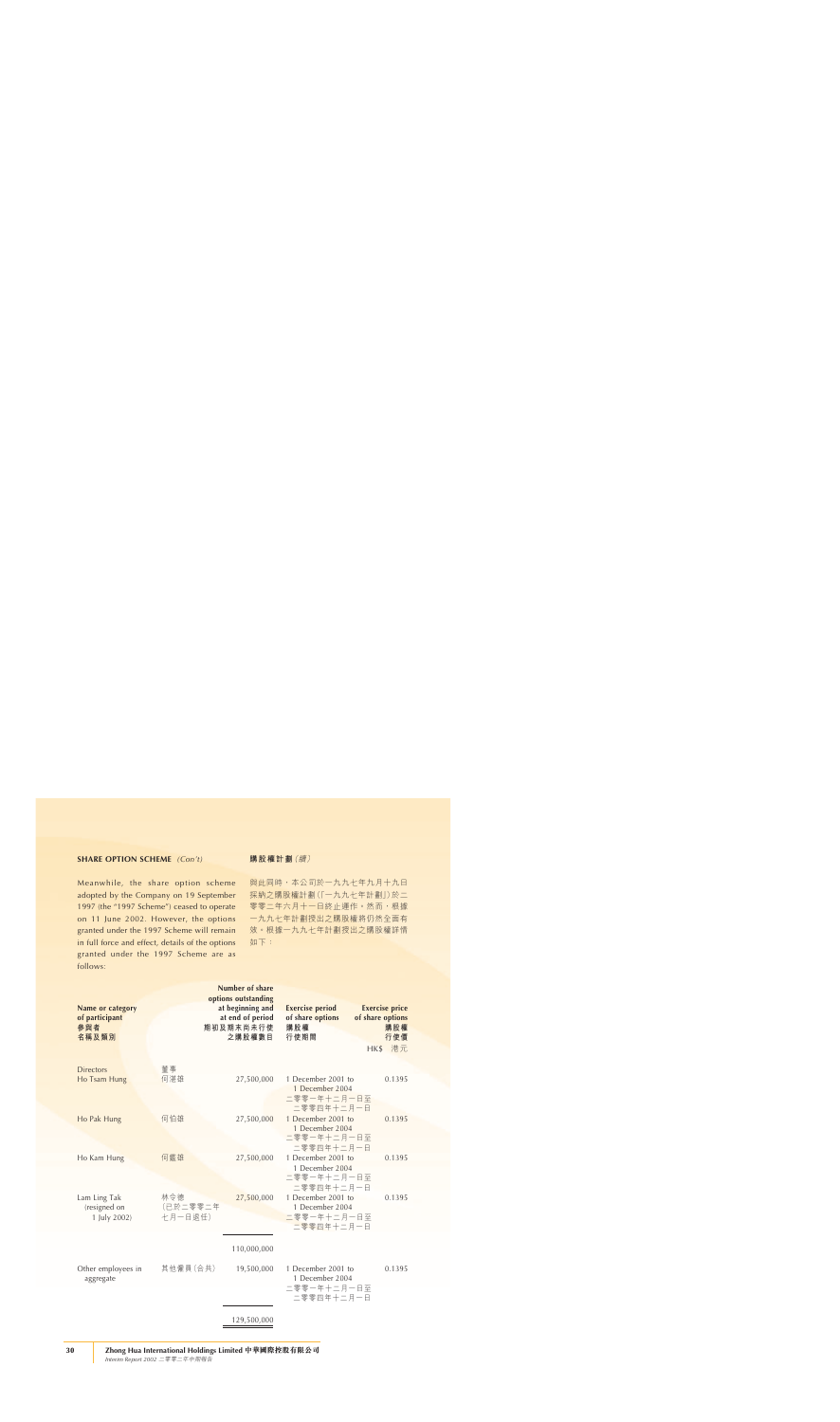### **SUBSTANTIAL SHAREHOLDERS**

As at 30 June 2002, as far as the Directors were aware, the register of substantial shareholders maintained by the Company pursuant to Section 16(1) of the SDI Ordinance showed that the following shareholder other than the Directors whose interests are disclosed above, had an interest of 10% or more of the nominal value of the Company's issued share capital:

#### **主要股東**

於二零零二年六月三十日,就董事會所知, 按照本公司根據披露權益條例第16(1)條設 置之主要股東名冊所示,下列股東(權益已 於上文披露之董事除外)擁有本公司已發行 股本面值10%或以上權益:

|                                                                                     |                       | Percentage of the Shares                    |
|-------------------------------------------------------------------------------------|-----------------------|---------------------------------------------|
| <b>Name</b>                                                                         | Number of Shares held | of the Company                              |
| 名稱                                                                                  | 所持股份數目                | 佔本公司股份百分比                                   |
| High Rank Enterprises Limited                                                       | 1,140,000,000         | 38.25%                                      |
| Save as disclosed above, the Company had<br>not been notified of any other interest |                       | 除上述披露者外,本公司並未獲知會於結算<br>日有任何佔本公司已發行股本10%或以上之 |
| representing 10% or more in the issued                                              | 其他權益。                 |                                             |

### **CODE OF BEST PRACTICE**

sheet date.

In the opinion of the Directors, the Company has complied with the Code of Best Practice as set out in Appendix 14 of the Listing Rules throughout the Period. The Company appointed three non-executive directors of the Company as members of the Audit Committee. It was established on 11 May 1999 to assist the Board of Directors in fulfilling its duties by reviewing and supervising the Company's financial reporting process and internal controls.

share capital of the Company at the balance

#### **最佳應用守則**

董事會認為,本公司於期內一直遵守香港聯 合交易所有限公司之上市規則附錄14所載之 最佳應用守則。本公司已委任三位非執行董 事出任審核委員會成員。審核委員會乃於一 九九九年五月十一日成立,負責協助董事會 檢討及監管本公司之財務申報過程及內部控 制。